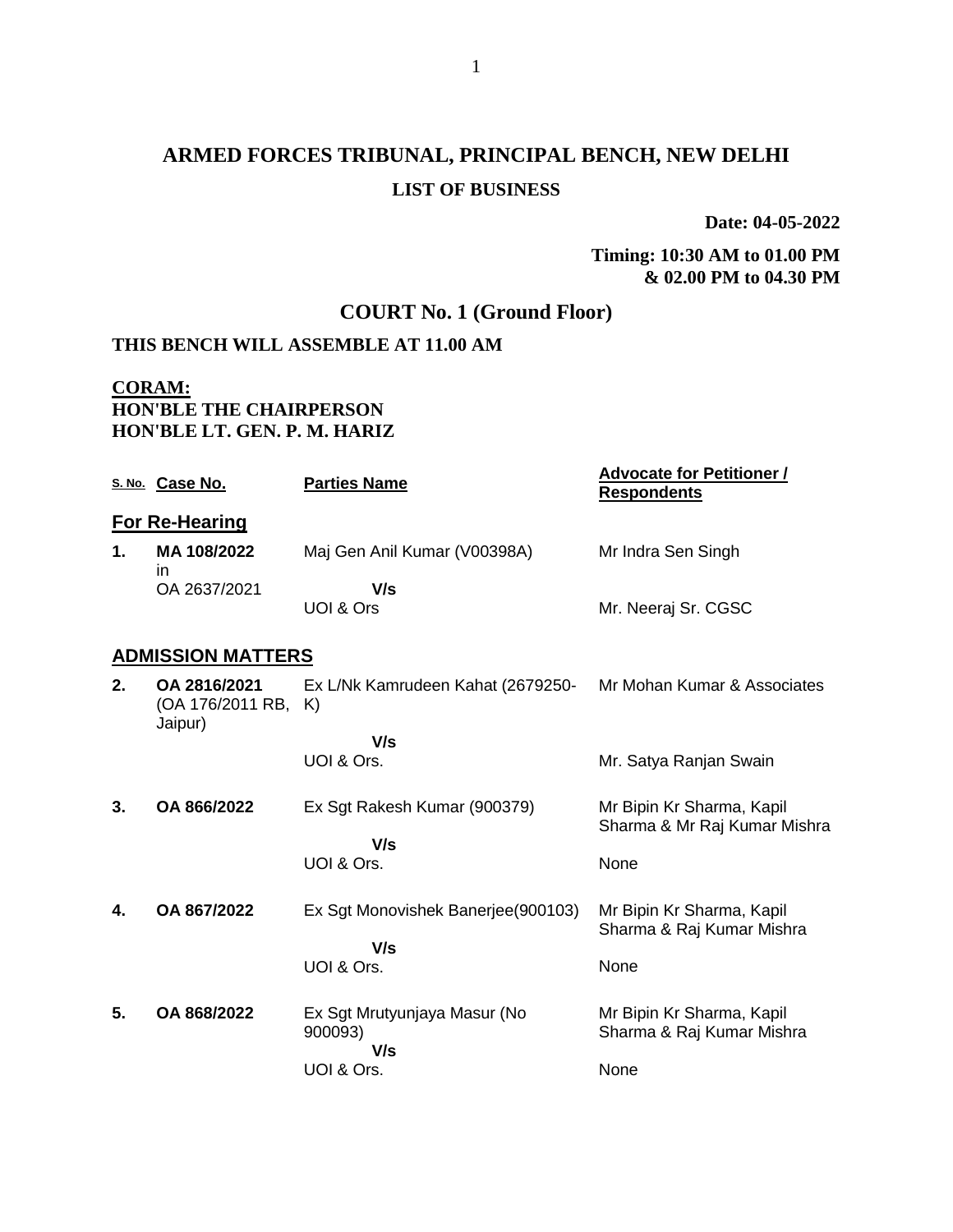| 6.  | OA 869/2022                         | Ex Sgt Mohit Tyagi (777580)                                                   | Mr Bipin Kr Sharma, Kapil<br>Sharma & Mr Raj Kumar Mishra |
|-----|-------------------------------------|-------------------------------------------------------------------------------|-----------------------------------------------------------|
|     |                                     | V/s<br>UOI & Ors.                                                             | None                                                      |
| 7.  | OA 870/2022                         | Hav/Mt (ACP NB SUB) Ram Hari Sahu Mr Manoj Kr Gupta<br>(Retd) (JC 14822832-Y) |                                                           |
|     |                                     | V/s<br>UOI & Ors.                                                             | None                                                      |
| 8.  | OA 871/2022                         | Ex Sgt Varanasi Rabi Kumar (No<br>900096)                                     | Mr Bipin Kr Sharma, Kapil<br>Sharma & Raj Kumar Mishra    |
|     |                                     | V/s<br>UOI & Ors.                                                             | None                                                      |
| 9.  | OA 874/2022<br>with<br>MA 1160/2022 | Cpl Bhupendra Narayan Singh (Retd)<br>(No 729857)                             | Mr Manoj Kr Gupta                                         |
|     |                                     | V/s<br>UOI & Ors.                                                             | None                                                      |
| 10. | OA 875/2022<br>with<br>MA 1161/2022 | <b>JWO Ravindra Bhaskarrao Jadhav</b><br>(Retd) (681565)                      | Mr Manoj Kr Gupta                                         |
|     |                                     | V/s<br>UOI & Ors.                                                             | None                                                      |
| 11. | OA 876/2022<br>with                 | Smt Anita Devi Widow of Ex Sep<br>Narender Singh (10467506W)                  | Mr Shakti Chand Jaidwal                                   |
|     | MA 1162/2022                        | V/s<br>UOI & Ors.                                                             | None                                                      |
| 12. | OA 877/2022<br>with                 | Nk Madan Gopal (Retd) 10362254W & Mr S S Pandey & Associates<br>Ors.          |                                                           |
|     | MA 1163/2022                        | V/s<br>UOI & Ors.                                                             | None                                                      |
| 13. | OA 878/2022                         | Ex Sgt Prabhath J (786267)                                                    | Mr Bipin Kr Sharma Mr Kapil<br>Sharma Mr Raj Kumar Mishra |
|     |                                     | V/s<br>UOI & Ors.                                                             | None                                                      |
| 14. | OA 879/2022                         | Ex Sgt Barigala Jose Victor (No<br>781693)<br>V/s                             | Mr Bipin Kr Sharma, Kapil<br>Sharma & Raj Kumar Mishra    |
|     |                                     | UOI & Ors.                                                                    | None                                                      |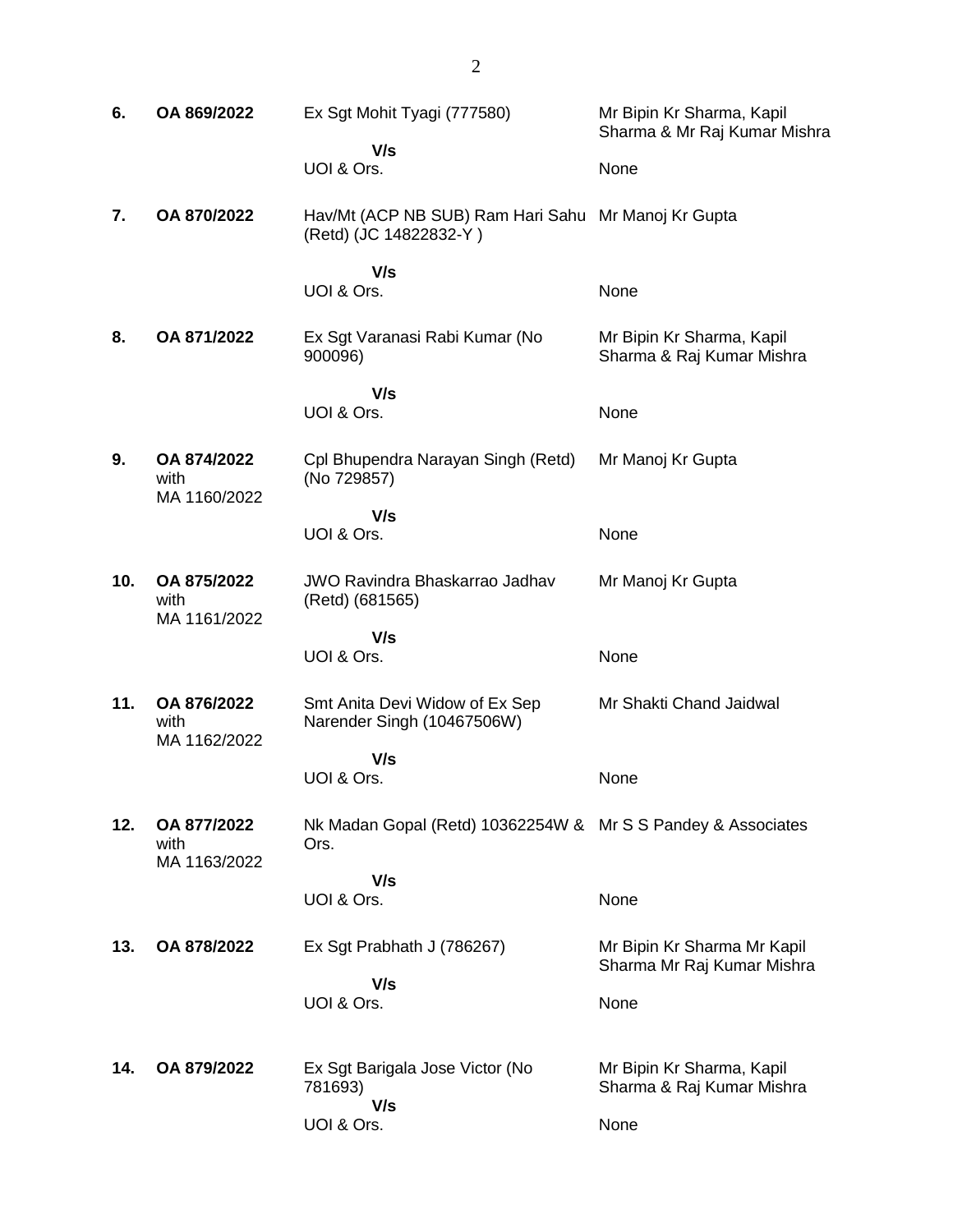| 15. | OA 880/2022         | Ex Sgt Madan Singh Parmar (712253)                                    | Mr Bipin Kr Sharma, Kapil<br>Sharma & Mr Raj Kumar Mishra  |
|-----|---------------------|-----------------------------------------------------------------------|------------------------------------------------------------|
|     |                     | V/s<br>UOI & Ors.                                                     | None                                                       |
| 16. | OA 881/2022         | Ex Sgt Nitesh Kumar (No 900377)                                       | Mr Bipin Kr Sharma, Kapil<br>Sharma & Raj Kumar Mishra     |
|     |                     | V/s<br>UOI & Ors.                                                     | None                                                       |
| 17. | OA 882/2022         | Ex Sgt Umesh Singh(781748)                                            | Mr Bipin Kr Sharma Mr Kapil<br>Sharma Mr Raj Kumar Mishra  |
|     |                     | V/s<br>UOI & Ors.                                                     | None                                                       |
| 18. | OA 883/2022         | Ex Sgt Shashi Kumar K (900262)                                        | Mr Bipin Kumar Sharma & Kapil<br>Sharma & Raj Kumar Mishra |
|     |                     | V/s<br>UOI & Ors.                                                     | None                                                       |
| 19. | OA 884/2022         | Ex Sgt Kalesh M (900307)                                              | Mr Bipin Kumar Sharma & Kapil<br>Sharma & Raj Kumar Mishra |
|     |                     | V/s<br>UOI & Ors.                                                     | None                                                       |
|     |                     |                                                                       |                                                            |
| 20. | OA 885/2022         | Ex Cpl Saurabh Nath (900595)                                          | Mr Bipin Kr Sharma, Kapil                                  |
|     |                     | V/s<br>UOI & Ors.                                                     | Sharma & Mr Raj Kumar Mishra<br>None                       |
| 21. | OA 887/2022<br>with | Lt Col Somnath Chakraborty (IC<br>60497M)                             | Mr Amit Kumar & Sunil J<br>Mathews & Achal Jain            |
|     | MA 1169/2022        | V/s<br>UOI & Ors.                                                     | None                                                       |
|     |                     |                                                                       |                                                            |
| 22. | OA 888/2022<br>with | Col R P S Sandhu IC (60497M)                                          | Mr Amit Kumar Mr Sunil J<br>Mathews Mr Manik Taneja        |
|     | MA 1172/2022        | V/s<br>UOI & Ors.                                                     | None                                                       |
| 23. | OA 889/2022         | Smt Priyanka Jha (Widow of Late No<br>14427423F) Hav Rajeev Kumar Jha | Mr U S Maurya                                              |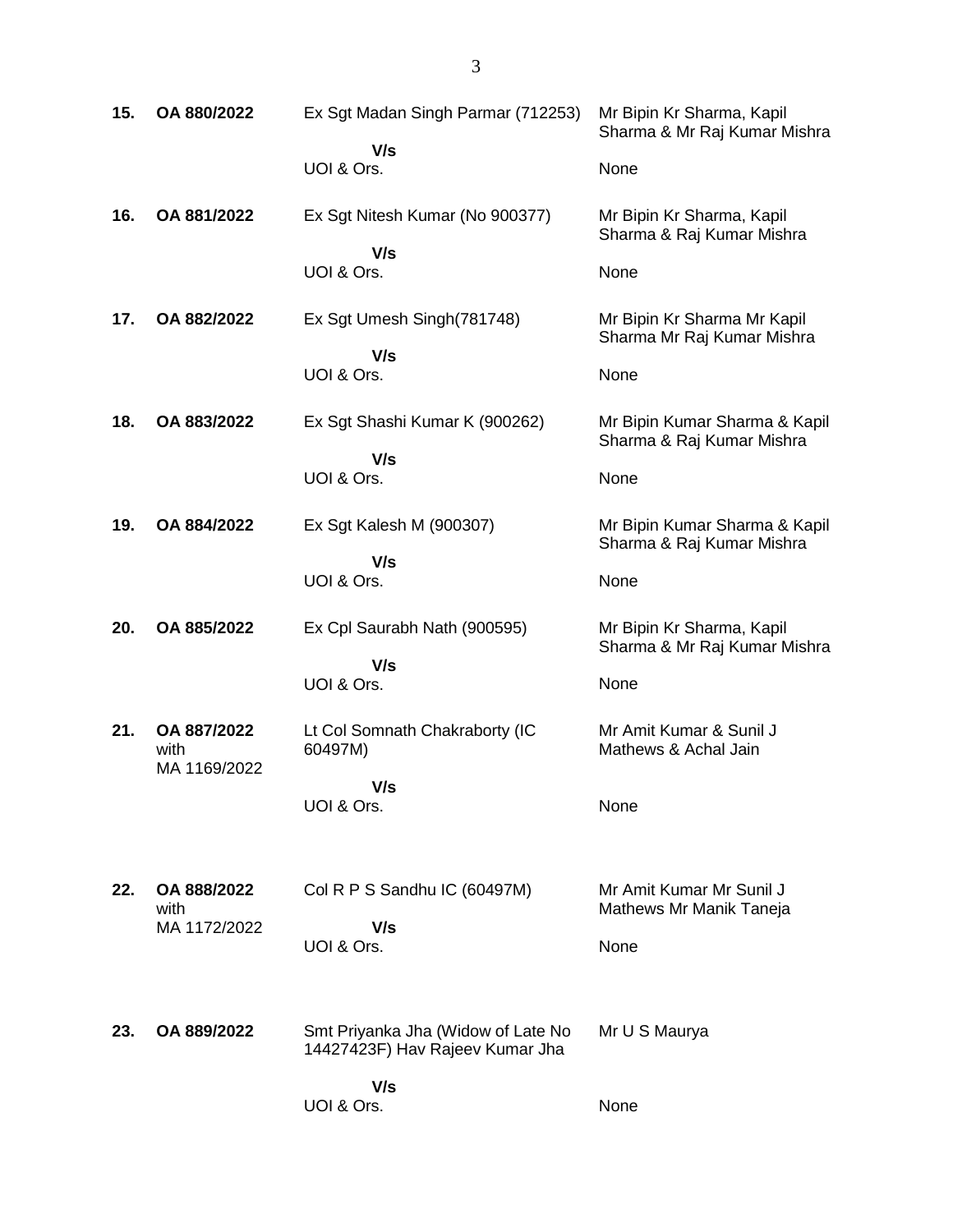| 24. | OA 890/2022<br>with<br>MA 1182/2022 | Col Avinash D Hemmady (IC 60426L)<br>V/s            | Mr Amit Kumar & Sunil J<br>Mathews & Achal Jain & Manika<br>Taneja |
|-----|-------------------------------------|-----------------------------------------------------|--------------------------------------------------------------------|
|     |                                     | UOI & Ors.                                          | None                                                               |
| 25. | OA 891/2022                         | Lt Col Abhishek Parmar (Retd) (SS<br>42005 A)       | Mr Chritarth Palli and Harsheen<br>Madan Palli                     |
|     |                                     | V/s<br>UOI & Ors.                                   | None                                                               |
| 26. | OA 906/2022                         | Ex Hav Virender (2489471-A)                         | Mr Ajeet Yadav & Banvendra<br>Singh Gandhar                        |
|     |                                     | V/s<br>UOI & Ors.                                   | None                                                               |
| 27. | OA 910/2022                         | Ex Sgt Paka Shiva Kumar (781593)<br>V/s             | Mr Bipin Kr Sharma Mr Kapil<br>Sharma Mr Raj Kumar Mishra          |
|     |                                     | UOI & Ors.                                          | None                                                               |
| 28. | OA /2022<br>(Dy No<br>2076/2022)    | Ex JC-199947Y Sub/Maj Vinod Kumar<br>Yadav & Ors.   | Mr I S Yadav                                                       |
|     |                                     | V/s<br>UOI & Ors.                                   | None                                                               |
|     | <u>MA (EXECUTION)</u>               |                                                     |                                                                    |
| 29. | MA 2125/2019<br>ın                  | Maj K Ramesh (Retd) (IC 35633 M)                    | Ms Archana Ramesh                                                  |
|     | OA 795/2016                         | V/s<br>UOI & Ors                                    | Mr. Harish V Shankar                                               |
| 30. | MA 2126/2019<br>& MA 86/2021<br>in. | Maj Arun Kumar Saxena (Retd)(IC<br>35127 F)<br>V/s  | Ms Archana Ramesh                                                  |
|     | OA 796/2016                         | UOI & Ors                                           | Mr. Shyam Narayan                                                  |
| 31. | MA 2127/2019<br>ın<br>OA 797/2016   | Maj Premanathan Vadakumthani<br>(Retd) (IC 35810 F) | Ms Archana Ramesh                                                  |
|     |                                     | V/s<br>UOI & Ors                                    | Ms. Jyotsna Kaushik                                                |
| 32. | MA 2128/2019<br>in                  | Maj Dhiman Bose (Retd) (IC 35600 F)<br>V/s          | Ms Archana Ramesh                                                  |
|     | OA 798/2016                         | UOI & Ors                                           | Mr. V Pattabhi Ram                                                 |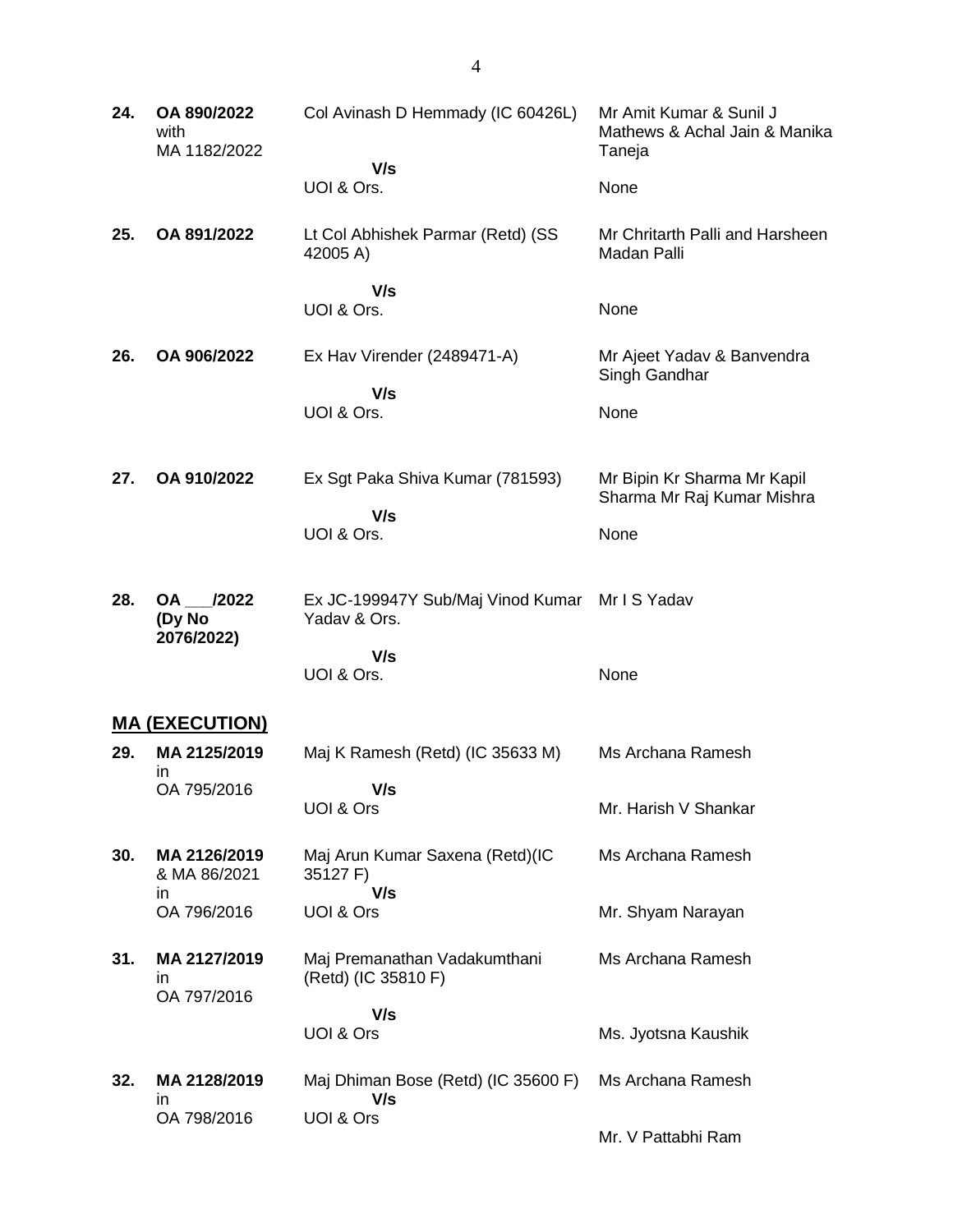| 33. | MA 2129/2019<br>ın<br>OA 729/2017 | Maj Rajeev Chopra (Retd) (IC 38160<br>K)<br>V/s | Ms Archana Ramesh        |
|-----|-----------------------------------|-------------------------------------------------|--------------------------|
|     |                                   | UOI & Ors                                       | Mr. Shyam Narayan        |
| 34. | MA 1543/2021<br>ın                | JWO Raghvendra Singh (Retd) (No<br>679159)      | Mr Manoj Kr Gupta        |
|     | OA 1043/2020                      | V/s                                             |                          |
|     |                                   | UOI & Ors                                       | Mr. Arvind Patel and mr. |

#### **MA (OTHERS)**

| 35. | MA 2778/2021<br>in.                 | Maj Ashish Tiwari (IC 69018 F)                 | Mr Ajit Kakkar               |
|-----|-------------------------------------|------------------------------------------------|------------------------------|
|     | OA 2426/2019                        | V/s                                            |                              |
|     |                                     | UOI & Ors                                      | Dr. Vijendra Singh Mahndiyan |
| 36. | MA 1195/2022<br>in.                 | IC-53160F Col Ashish Singh                     | Mr Indra Sen Singh           |
|     | OA 2034/2018                        | V/s                                            |                              |
|     |                                     | UOI & Ors                                      | Mr Harish V Shankar          |
| 37. | MA 1196/2022<br>ın                  | Ex Spr A Rajendran (1381785-F)                 | Mr Indra Sen Singh           |
|     | OA 250/2020                         | V/s                                            |                              |
|     |                                     | UOI & Ors                                      | Mr. Shyam Narayan            |
| 38. | MA 1203/2022<br>in.<br>OA 1964/2019 | Ex Hav (Hony Nb Sub) Udal Prasad<br>(14292078) | Mr. S S Pandey               |
|     |                                     | V/s                                            |                              |
|     |                                     | UOI & Ors                                      | Dr Vijendra Singh Mahndiyan  |

#### **RAs**

| 39. | RA 20/2016<br>ın | Maj (Retd) Rajesh Arora | Mr. S S Pandey                 |
|-----|------------------|-------------------------|--------------------------------|
|     | OA 409/2012      | V/s                     |                                |
|     |                  | UOI & Ors.              | Mr Anil Gautam for R 1-3 and 5 |
|     |                  |                         | & None for R-4                 |

#### **WITH**

| 40. | <b>RA 50/2016</b><br>with MA 739/2016 | Maj Pradip Barakavkar (Retd) | Mr. S S Pandey |
|-----|---------------------------------------|------------------------------|----------------|
|     | & MA 741/2016                         | V/s                          |                |
|     | $\mathsf{I}$                          | UOI & Ors                    | Mr Anil Gautam |
|     | OA 370/2013                           |                              |                |

Pushpendra Kumar Dhaka for

Bank of India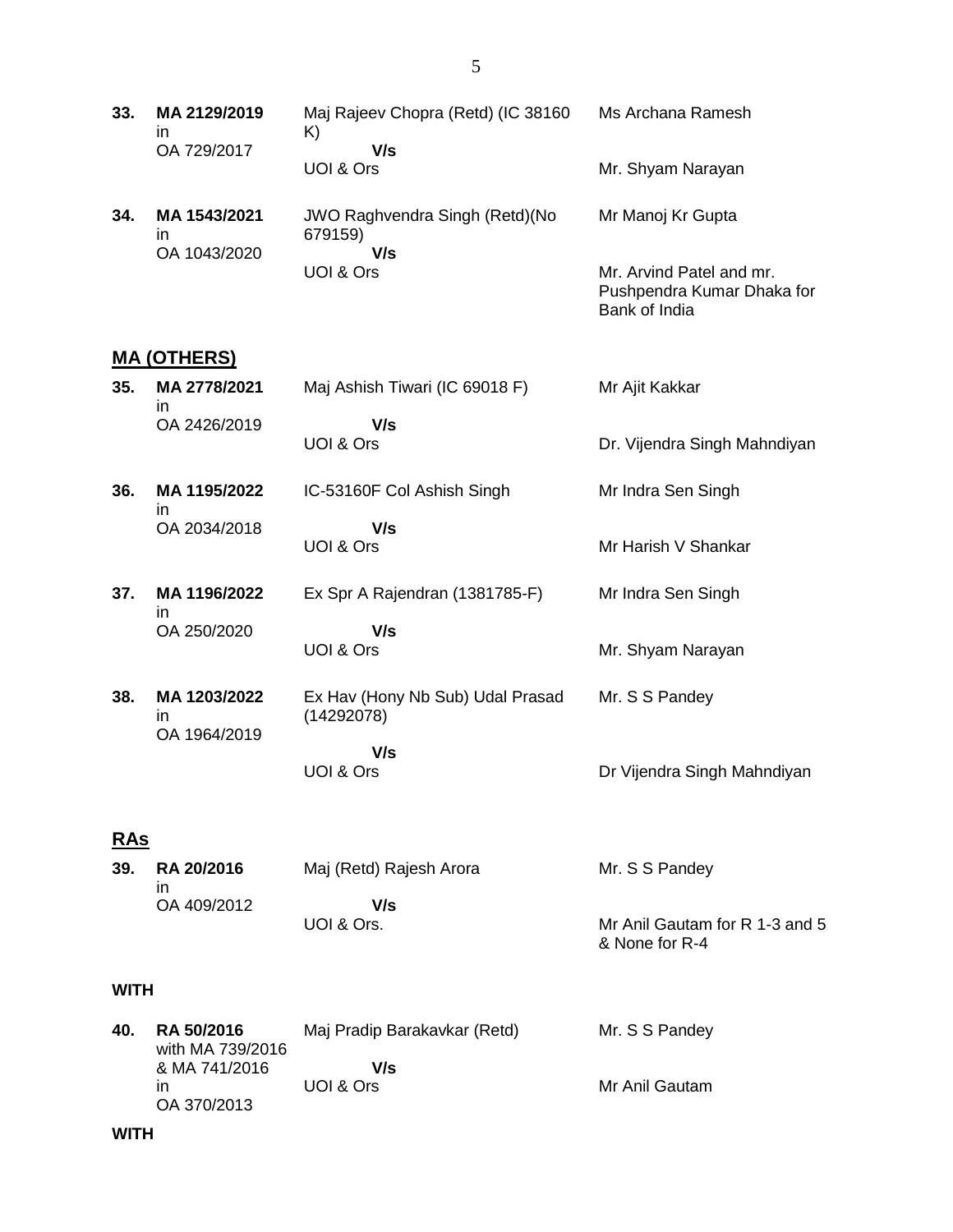| 41.         | MA 655/2016<br>with MA 656/2016   | UOI & Ors.                           | Mr Anil Gautam      |
|-------------|-----------------------------------|--------------------------------------|---------------------|
|             | in<br>OA 370/2013                 | V/s<br>Maj (Retd.) Pradip Baravkar   | Mr SS Pandey        |
| <b>WITH</b> |                                   |                                      |                     |
| 42.         | RA 21/2016<br>in.                 | Maj (Retd) Rajesh Kumar Bhardwaj     | Mr. S S Pandey      |
|             | OA 556/2014                       | V/s<br>UOI & Ors.                    | Mr Anil Gautam      |
| <b>WITH</b> |                                   |                                      |                     |
| 43.         | RA 15/2016<br>in                  | Sqn Ldr (Retd) S Joshi               | Mr. S M Dalal       |
|             | OA 245/2013                       | V/s<br>UOI & Ors                     | Mr Anil Gautam      |
| <b>WITH</b> |                                   |                                      |                     |
| 44.         | RA 27/2016<br>with                | UOI & Ors.                           | Mr Anil Gautam      |
|             | MA 454/2016<br>in<br>OA 249/2015  | V/s<br>Ex Flt Lt Jaspal Singh Aulakh | Mr VS Kadian        |
| <b>WITH</b> |                                   |                                      |                     |
| 45.         | MA 354/2016<br>in.                | Ex Flt Lt Jaspal Singh Aulakh        | Mr. V S Kadian      |
|             | OA 249/2015                       | V/s<br>UOI & Ors                     | Mr Anil Gautam      |
| <b>WITH</b> |                                   |                                      |                     |
| 46.         | RA 58/2017<br>in.                 | Maj Mohit Mital (Retd) (IC-47672X)   | Mr. S S Pandey      |
|             | OA 52/2016                        | V/s<br>UOI & Ors                     | Mr. Neeraj, Sr CGSC |
| 47.         | RA 18/2022<br>with                | <b>Birender Singh</b>                | Mr R K Rastogi      |
|             | MA 1168/2022<br>in<br>OA 595/2016 | V/s<br>UOI & Ors                     | None                |

# **Pleadings Not Complete**

| 48. | OA 1897/2020 | IC-41887A Maj Gen PS Rana | Mr. Indra Sen Singh/Kirtika    |
|-----|--------------|---------------------------|--------------------------------|
|     | with         |                           | Chhatwal                       |
|     | MA 758/2022  | V/s                       |                                |
|     |              | UOI & Ors.                | Mr Harish V Shankar for R-1 to |
|     |              |                           | R-3 and none for R-4           |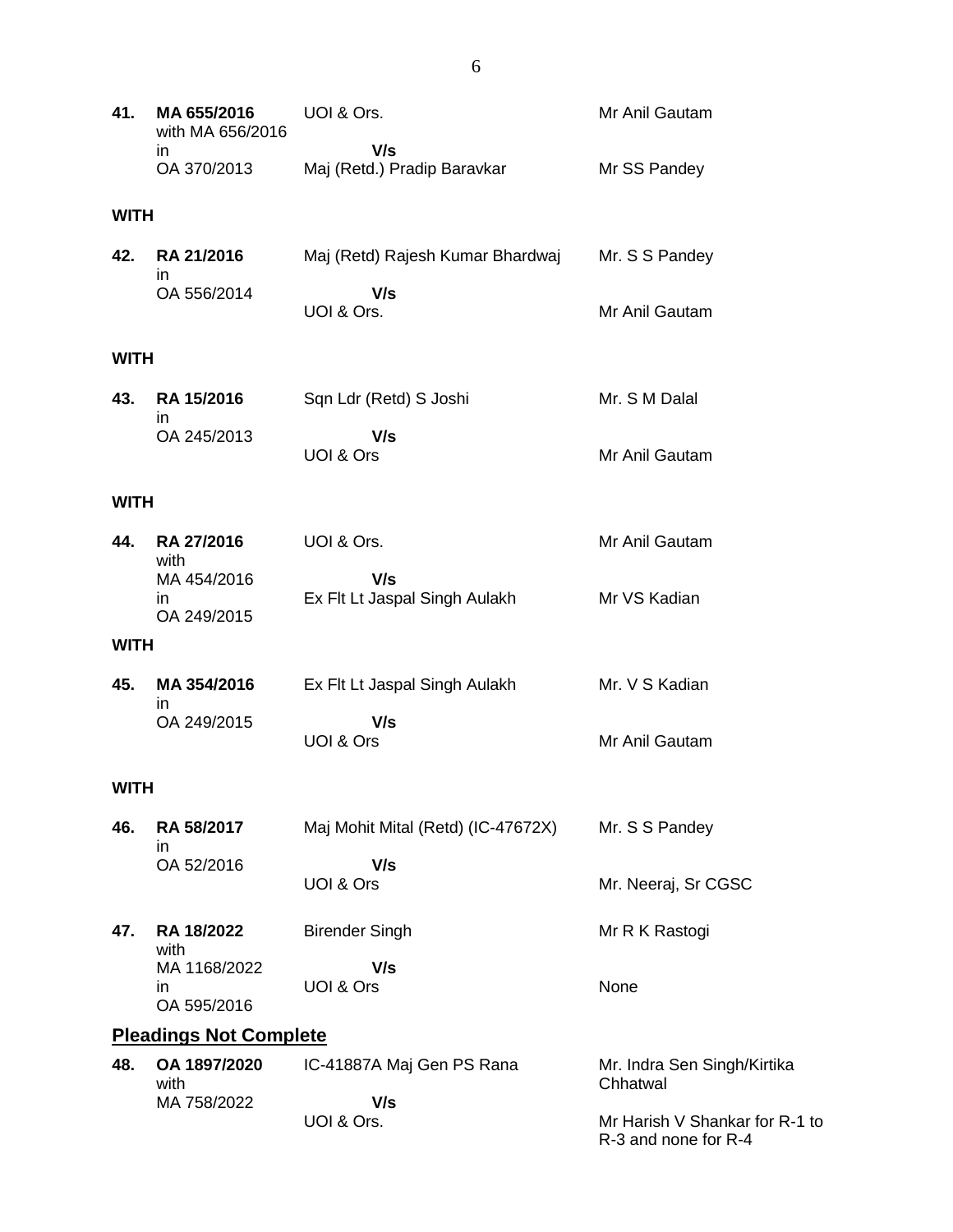| 49.         | OA 1043/2021<br>with                    | Wg Cdr Darshana Sonkar (29582-L)                                      | Ms Garima Sachdeva                          |
|-------------|-----------------------------------------|-----------------------------------------------------------------------|---------------------------------------------|
|             | MA 2859/2021                            | V/s<br>UOI & Ors.                                                     | Mr. Harish V Shankar                        |
| 50.         | OA 1273/2021<br>with                    | Maj Shivendra Singh (SS-44452H)                                       | Mr Vinay Bhardwaj                           |
|             | MA 311/2022                             | V/s<br>UOI & Ors.                                                     | Mr. Neeraj, Sr CGSC                         |
| 51.         | OA (Appeal)<br>1375/2021<br>with        | Ex Cpl Manish Kumar Shukla (786453- Mr Ajit Kakkar & Associates<br>A) |                                             |
|             | MA 1194/2021,<br>338/2022 &<br>461/2022 | V/s<br>UOI & Ors.                                                     | Gp Capt Karan Singh Bhati, Sr<br>CGSC       |
| 52.         | OA 1458/2021                            | Lt Col Tarun Rana (IC 67389L)                                         | Mr I S Singh & Kartika Chhatwal             |
|             |                                         | V/s<br>UOI & Ors.                                                     | Mr. Rajeev Kumar                            |
| <b>WITH</b> |                                         |                                                                       |                                             |
| 53.         | OA 1607/2021                            | Lt Col Karan Mehta (IC 65960M)<br>V/s                                 | Mr Indra Sen Singh & Kirtika<br>Chhatwal    |
|             |                                         | UOI & Ors.                                                            | Mr. Neeraj, Sr CGSC                         |
| <b>WITH</b> |                                         |                                                                       |                                             |
| 54.         | OA 1608/2021                            | Lt col Sujeet Deshmukh (IC 68465Y)<br>V/s                             | Mr Indra Sen Singh & Kirtika<br>Chhatwal    |
|             |                                         | UOI & Ors.                                                            | Mr. Harish V Shankar                        |
| <b>WITH</b> |                                         |                                                                       |                                             |
| 55.         | OA 1751/2021                            | (IC-60694 P) Lt Col Nitin Joshi                                       | Mr Indra Sen Singh & Ms Kirtika<br>Chhatwal |
|             |                                         | V/s<br>UOI & Ors.                                                     | Mr. Neeraj, Sr CGSC                         |
| <b>WITH</b> |                                         |                                                                       |                                             |
| 56.         | OA 1753/2021                            | (IC-64418 K) Lt Col Chetan Pande                                      | Mr Indra Sen Singh & Ms Kirtika<br>Chhatwal |
|             |                                         | V/s<br>UOI & Ors.                                                     | Mr. Neeraj, Sr CGSC                         |

7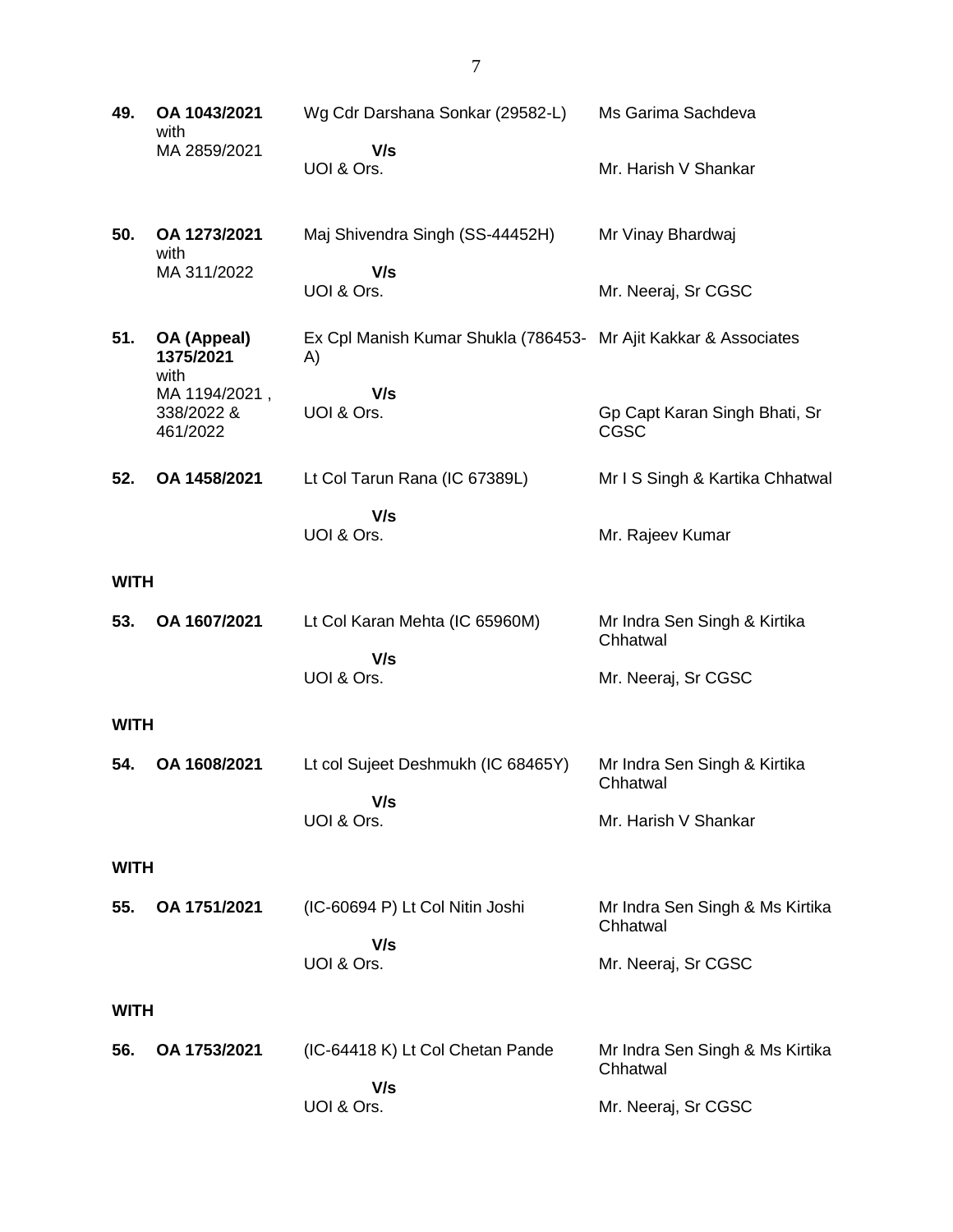| 57.         | OA 1840/2021 | Lt Col Akshay Sati (IC 64241F)          | Mr I S Singh & Kirtika Chhatwal              |
|-------------|--------------|-----------------------------------------|----------------------------------------------|
|             |              | V/s<br>UOI & Ors.                       | Dr. Vijendra Singh Mahndiyan                 |
| <b>WITH</b> |              |                                         |                                              |
| 58.         | OA 1869/2021 | IC-63133L Lt Col Anil Singh<br>V/s      | Mr Indra Sen Singh/Kirtika<br>Chhatwal       |
|             |              | UOI & Ors.                              | Gp Capt Karan Singh Bhati, Sr<br>CGSC        |
| <b>WITH</b> |              |                                         |                                              |
| 59.         | OA 2391/2021 | IC-53639W Col Prakash Singh Rana<br>V/s | Mr Indra Sen Singh/Kirtika<br>Chhatwal       |
|             |              | UOI & Ors.                              | Mr. Neeraj, Sr. CGSC                         |
| <b>WITH</b> |              |                                         |                                              |
| 60.         | OA 2432/2021 | IC-52490N Col Rahul Trivedi             | Mr Indra Sen Singh/Kirtika<br>Chhatwal       |
|             |              | V/s<br>UOI & Ors.                       | Gp Capt Karan Singh Bhati, Sr<br><b>CGSC</b> |
| <b>WITH</b> |              |                                         |                                              |
| 61.         | OA 2576/2021 | (Ic-67004 H) Lt Col Puneet Kumar        | Mr Indra Sen Singh & Ms Kirtika<br>Chhatwal  |
|             |              | V/s<br>UOI & Ors.                       | Mr. Neeraj, Sr CGSC                          |
| <b>WITH</b> |              |                                         |                                              |
| 62.         | OA 2577/2021 | Col M Balaji (IC 54244 F)               | Mr Indra Sen Singh & Ms Kirtika<br>Chhatwal  |
|             |              | V/s<br>UOI & Ors.                       | Mr. Neeraj, Sr CGSC                          |
| <b>WITH</b> |              |                                         |                                              |
| 63          | OA 2339/2021 | IC-54871N Col Sandeep Chahal            | Mr Indra Sen Singh/Kirtika<br>Chhatwal       |
|             |              | V/s<br>UOI & Ors.                       | Mr. Neeraj, Sr CGSC                          |

**WITH**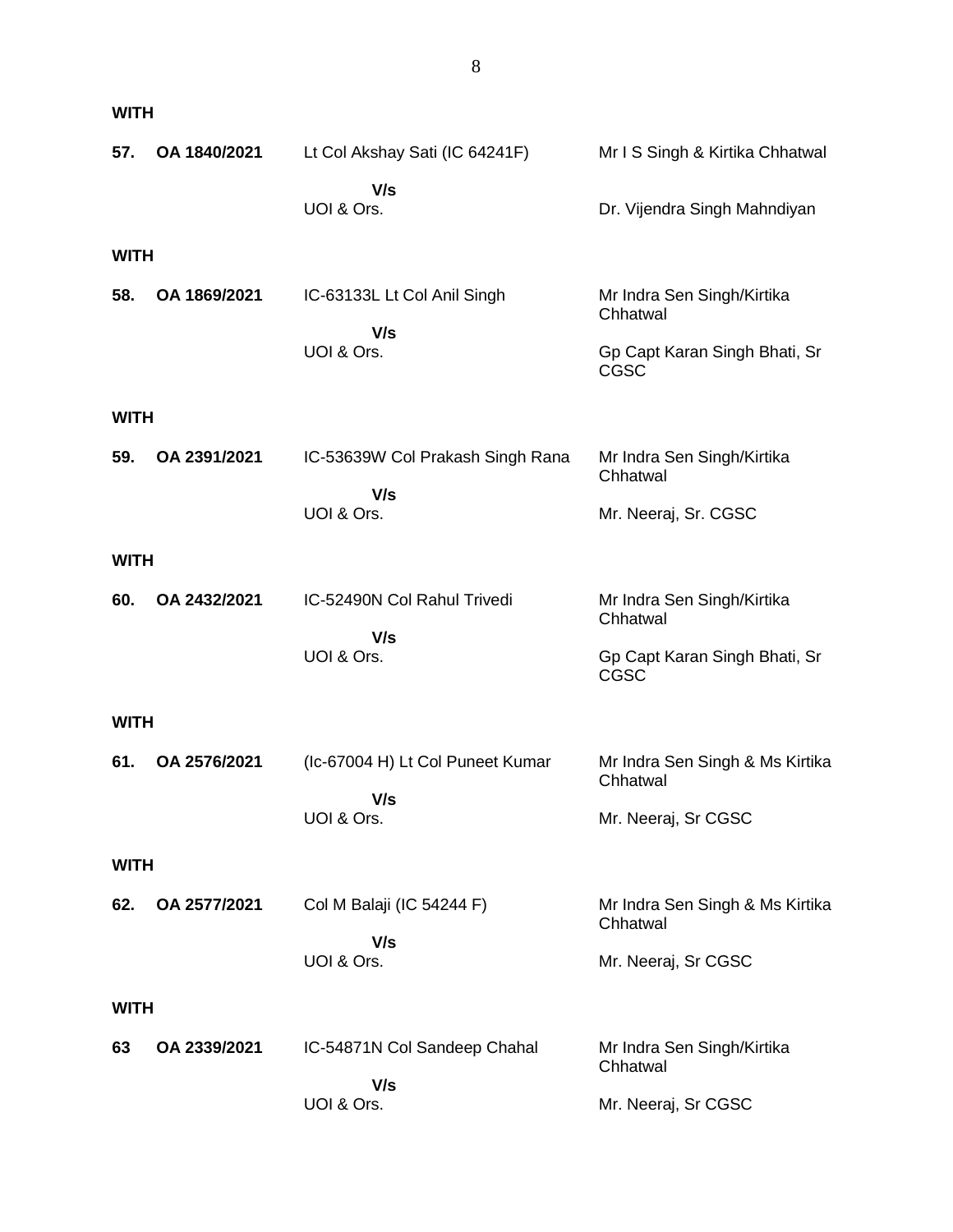#### **WITH**

| 64.         | OA 2446/2021<br>with MA 959/2022    | Col Jasdeep Singh (IC 52398P)              | Mr Indra Sen singh & Kirtika<br>Chhatwal     |
|-------------|-------------------------------------|--------------------------------------------|----------------------------------------------|
|             |                                     | V/s<br>UOI & Ors.                          | Gp Capt Karan Singh Bhati, Sr<br><b>CGSC</b> |
| <b>WITH</b> |                                     |                                            |                                              |
| 65.         | OA 2447/2021                        | (IC 53952 F) Col Ritesh Bahl<br>V/s        | Mr Indra Sen Singh & Ms Kirtika<br>Chhatwal  |
|             |                                     | UOI & Ors.                                 | Gp Capt Karan Singh Bhati, Sr<br><b>CGSC</b> |
| <b>WITH</b> |                                     |                                            |                                              |
| 66.         | OA 2823/2021                        | IC-53552P Col Kartar Singh                 | Mr Indra Sen Singh/Rahul Vyas                |
|             |                                     | V/s<br>UOI & Ors.                          | Mr. V Pattabhi Ram                           |
| <b>WITH</b> |                                     |                                            |                                              |
| 67.         | OA 2477/2021<br>with MA 958/2022    | Col Praveen Kumar Singh (IC 54746K)<br>V/s | Mr Indra Sen Singh & Kirtika<br>Chhatwal     |
|             |                                     | UOI & Ors.                                 | Mr Rajeev Kumar                              |
| <b>WITH</b> |                                     |                                            |                                              |
| 68.         | OA 1904/2021                        | Lt Col Anurag Upadhyay (IC 67487)          | Mr I S Singh & Kirtika Chhatwal              |
|             |                                     | V/s<br>UOI & Ors.                          | Mr. Neeraj Sr CGSC                           |
| <b>WITH</b> |                                     |                                            |                                              |
| 69.         | OA 2482/2021                        | (IC 53593 Y) Col Arun Kumar Dahiya<br>V/s  | Mr Indra Sen Singh & Ms Kirtika<br>Chhatwal  |
|             |                                     | UOI & Ors.                                 | Mr. Neeraj, Sr CGSC                          |
| 70.         | OA 2637/2021<br>with<br>MA 385/2022 | Maj Gen Anil Kumar (V00398A)<br>V/s        | Mr Indra Sen Singh & Rahul<br>Vyas           |
|             |                                     | UOI & Ors.                                 | Mr. Anil Gautam                              |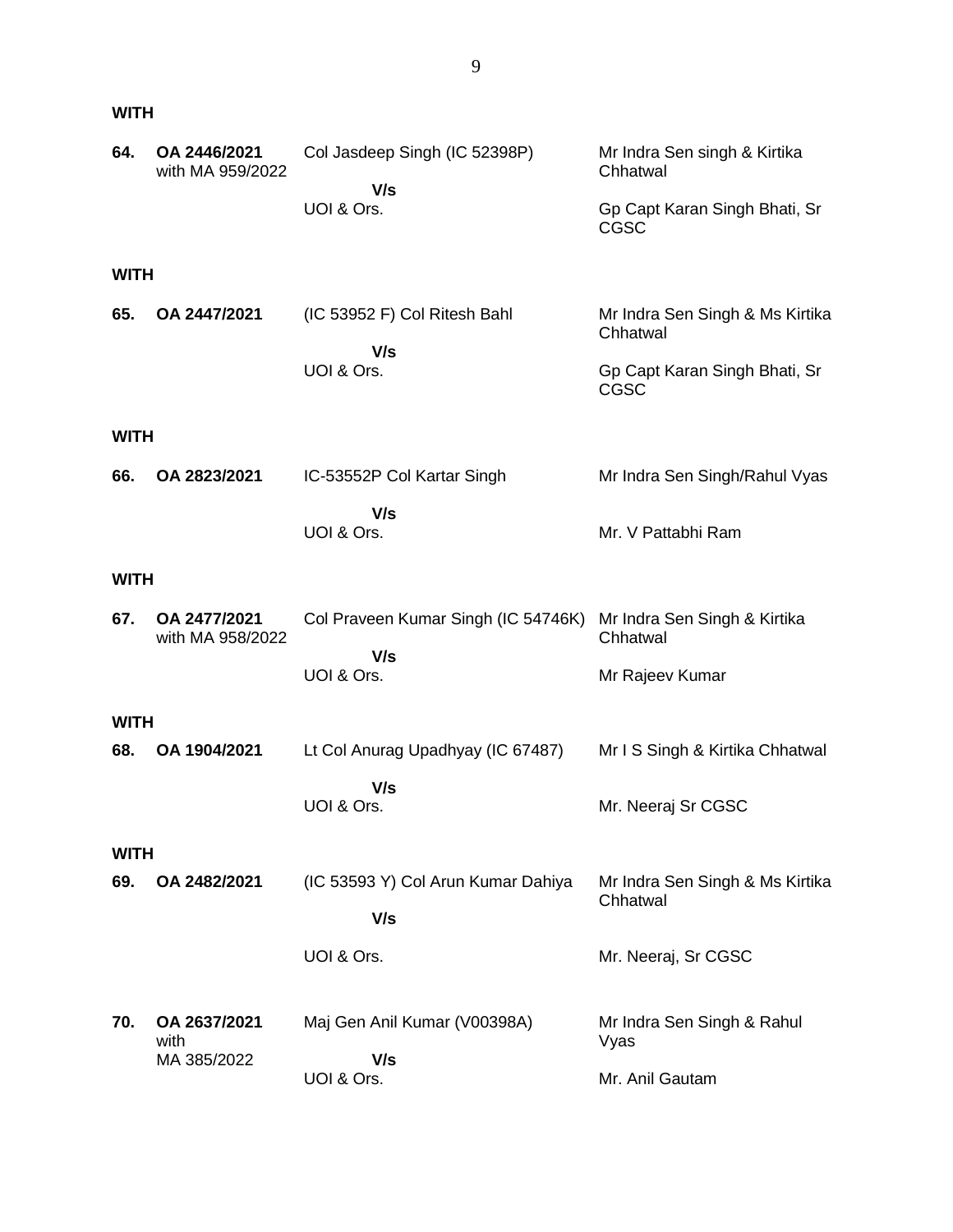| 71. | OA 2641/2021<br>with<br>MA 699/2022    | Sgt Chinnapu Reddy Thumma<br>(909947)<br>V/s      | Mr Manoj Kr Gupta                                 |
|-----|----------------------------------------|---------------------------------------------------|---------------------------------------------------|
|     |                                        | UOI & Ors.                                        | Mr Rajeev Kumar                                   |
| 72. | OA 149/2022<br>with                    | Hav Benche Lal (15132333 F)                       | Mr Ajit Kakkar & Associates                       |
|     | MA 860/2022                            | V/s<br>UOI & Ors.                                 | Mr. Satya Ranjan Swain                            |
|     | <b>Pleadings Complete</b>              |                                                   |                                                   |
| 73. | OA 1363/2020<br>with<br>MA 1050/2022 & | SL-04807A Lt Col Jitendra Singh<br>(Retd.)<br>V/s | Mr. Indra Sen Singh/Abhishek<br>Singh             |
|     | 386/2022                               | UOI & Ors.                                        | Dr Vijendra Singh Mahndiyan                       |
|     | FOR FINAL HEARING                      |                                                   |                                                   |
| 74. | OA 643/2015                            | Col Purna Chandra Patnaik<br>V/s                  | Mr. S S Pandey                                    |
|     |                                        | UOI & Ors.                                        | Gp Capt Karan Singh Bhati, Sr<br><b>CGSC</b>      |
| 75. | OA 1577/2016                           | Commander Rajesh Vaid<br>V/s                      | Mr. Ankur Chhibber                                |
|     |                                        | UOI & Ors.                                        | Mr Harish V Shankar for R 1-3<br>and None for R-4 |
| 76. | OA (Appeal)<br>704/2020                | IC 73354L Maj Manish Kumar                        | Ms. Neela Gokhale                                 |
|     | with<br>MA 834/2020                    | V/s                                               |                                                   |
|     |                                        | UOI & Ors.                                        | Gp Capt Karan Singh Bhati, Sr.<br><b>CGSC</b>     |
| 77. | OA 1040/2021<br>with                   | Wg Cdr Reena (No 29591 N)                         | Ms Garima Sachdeva                                |
|     | MA 551/2022                            | V/s                                               |                                                   |
|     |                                        | UOI & Ors.                                        | Mr. Satya Ranjan Swain                            |
| 78. | OA 1041/2021<br>with                   | Wg Cdr Kusum Thakuri (29596-L)                    | Ms Garima Sachdeva                                |
|     | MA 552/2022                            | V/s<br>UOI & Ors.                                 | Mr. Satya Ranjan Swain                            |
|     |                                        |                                                   |                                                   |
| 79. | OA 1044/2021<br>with                   | (29592 S) Wg Cdr Sucheta Edn                      | Ms Garima Sachdeva                                |
|     | MA 553/2022                            | V/s<br>UOI & Ors.                                 | Mr. Satya Ranjan Swain                            |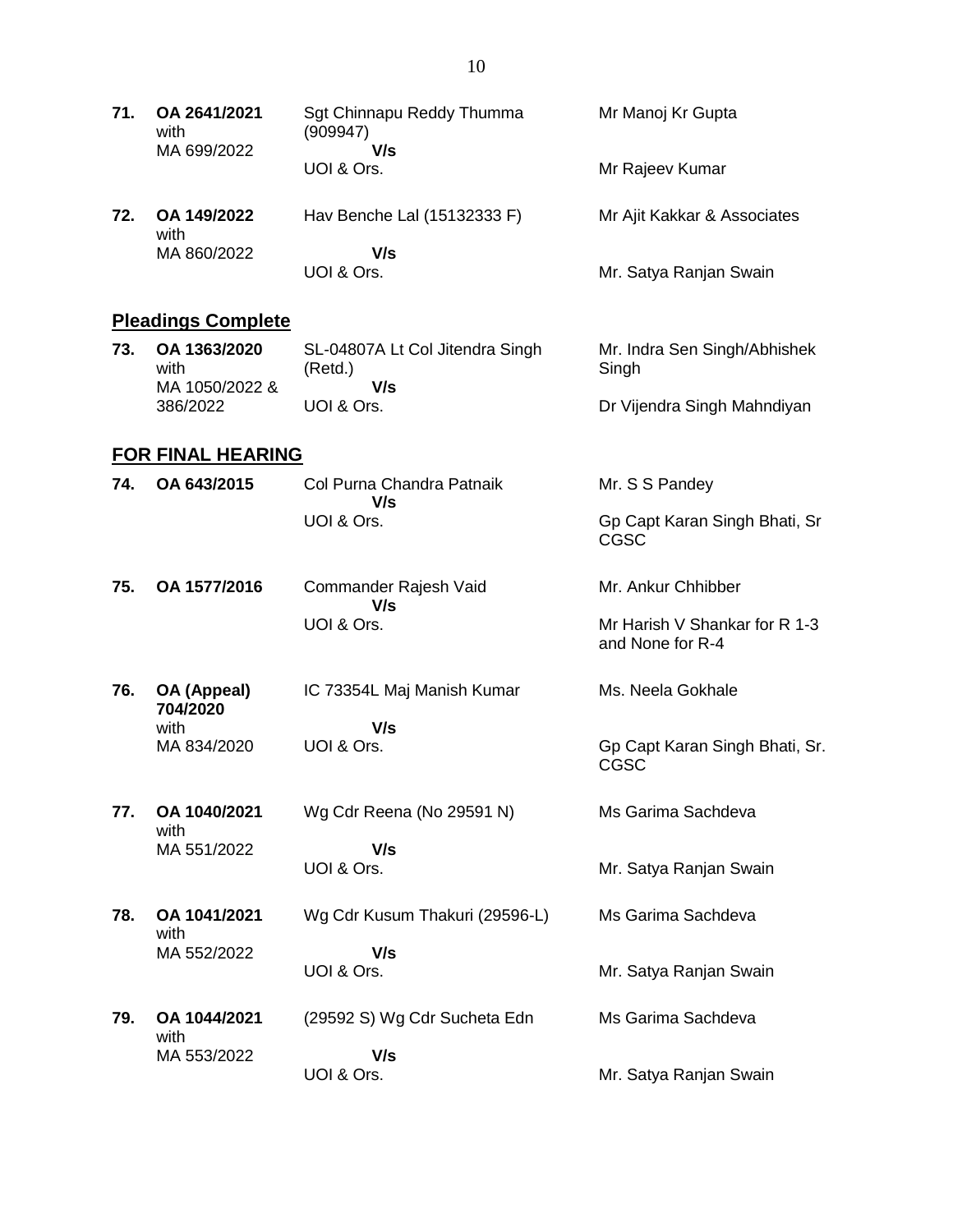| 80. | OA (Appeal)<br>223/2022          | Ex Maj Nima Gyaltsen       | Mr S S Pandey                                    |
|-----|----------------------------------|----------------------------|--------------------------------------------------|
|     | (OA 4/2019 RB,                   | V/s                        |                                                  |
|     | Guwahati)                        | UOI & Ors.                 | Gp Capt Karan Singh Bhati, Sr.<br><b>CGSC</b>    |
|     | <b>MATTERS FROM REGULAR LIST</b> |                            |                                                  |
| 81. | OA 1316/2016                     | L/Nk Bhola Singh           | Mr. V S Kadian                                   |
|     |                                  | V/s                        |                                                  |
|     |                                  | UOI & Ors.                 | Mr Ashok Chaitanya                               |
| 82. | OA 296/2017                      | Lt Col Arvind Kumar<br>V/s | Mr. T Prashad                                    |
|     |                                  | UOI & Ors.                 | Mr Harish V Shankar For R 1 - 3<br>& None for R4 |

| 83. | OA 634/2017 | Nb Ris Mehal Singh | Mr. V S Kadian |
|-----|-------------|--------------------|----------------|
|     |             | V/s<br>UOI & Ors.  | Mr Anil Gautam |

## 11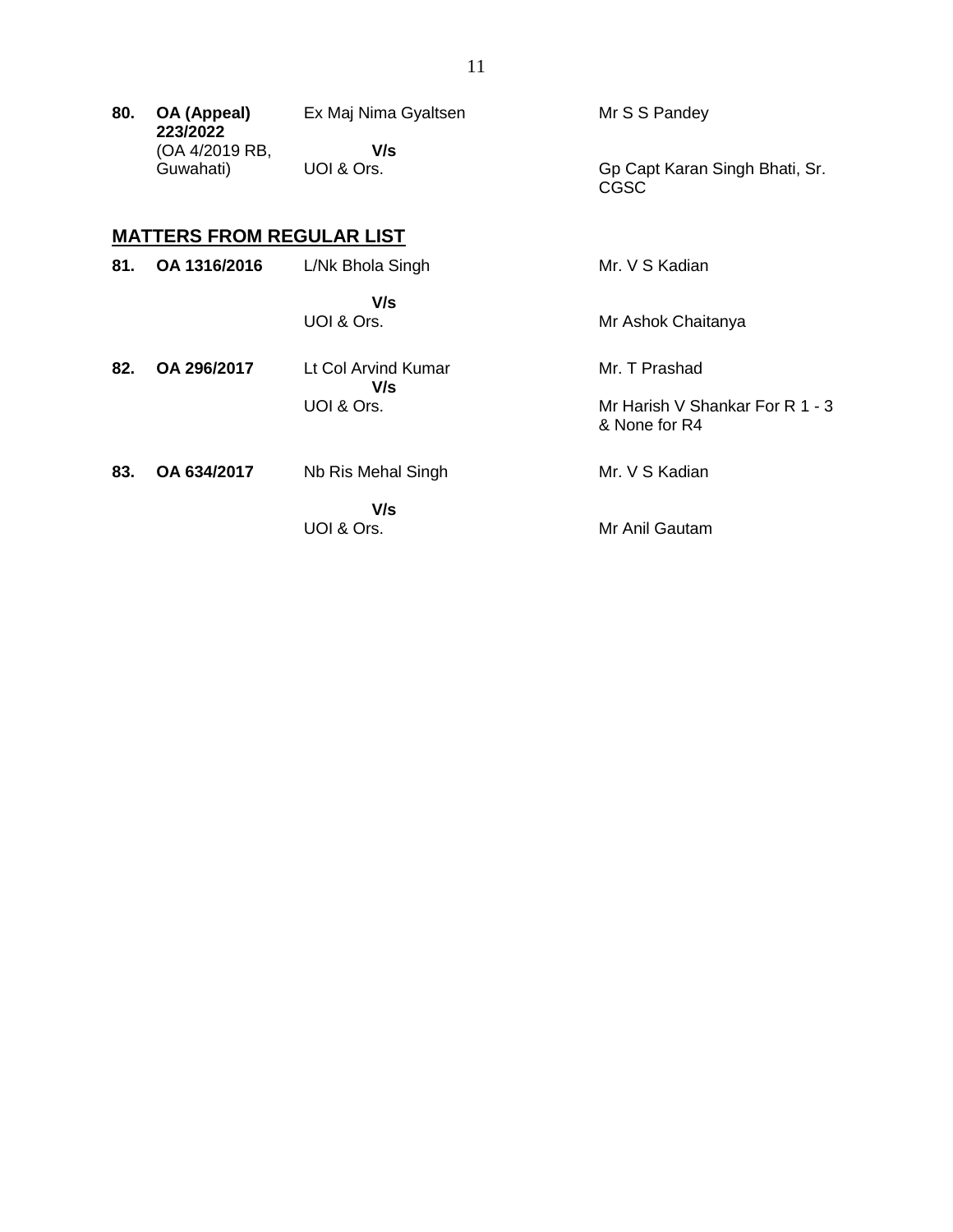# **ARMED FORCES TRIBUNAL, PRINCIPAL BENCH, NEW DELHI LIST OF BUSINESS**

**Date: 04-05-2022**

**Timing: 10:30 AM to 01.00 PM & 02.00 PM to 04.30 PM**

#### **COURT No. 1 (Ground Floor)**

#### **NOTIFICATION**

### **It is hereby notified for information of all concerned that the following matters stand adjourned to 26-07-2022.**

| 1.          | OA 1070/2020<br>with                   | IC-73151F Maj Devesh Singh Airy                                | Mr. S. S. Pandey & Associates |
|-------------|----------------------------------------|----------------------------------------------------------------|-------------------------------|
|             | MA 1221/2020                           | V/s<br>UOI & Ors.                                              | Mr. Satya Ranjan Swain        |
| 2.          | OA 1364/2020<br>with                   | Ex Rifleman Suresh Kumar (13776026 Ms Archana Ramesh<br>P)     |                               |
|             | MA 1617/2020 &<br>77/2021              | V/s<br>UOI & Ors.                                              | Mr. V S Tomar                 |
| <b>WITH</b> |                                        |                                                                |                               |
| 3.          | OA 1453/2020<br>with MA<br>1705/2020   | Ex Rifleman Rocky Rana (13776099 F) Ms Archana Ramesh<br>V/s   |                               |
|             | & 2275/2020                            | UOI & Ors.                                                     | Mr V S Tomar                  |
| 4.          | OA 1365/2020<br>with                   | Ex Rifleman Sahil Kumar (13776089 X) Ms Archana Ramesh         |                               |
|             | MA 1618/2020 &<br>368/2021             | V/s<br>UOI & Ors.                                              | Mr. V S Tomar                 |
| 5.          | OA 1366/2020<br>with<br>MA 1619/2020 & | Sub Maj/Hony Lt Diwakar Prasad<br>Kotnala (Retd) (JC-199720 W) | Ms Archana Ramesh             |
|             | 2843/2021                              | V/s<br>UOI & Ors.                                              | Mr. J S Rawat                 |
| 6.          | OA 1396/2020<br>with<br>MA 1659/2020 & | Cpl E Mohana Sundaram (Retd) (No<br>690641)<br>V/s             | Mr Manoj Kr Gupta             |
|             | 89/2021                                | UOI & Ors.                                                     | Mr J S Rawat                  |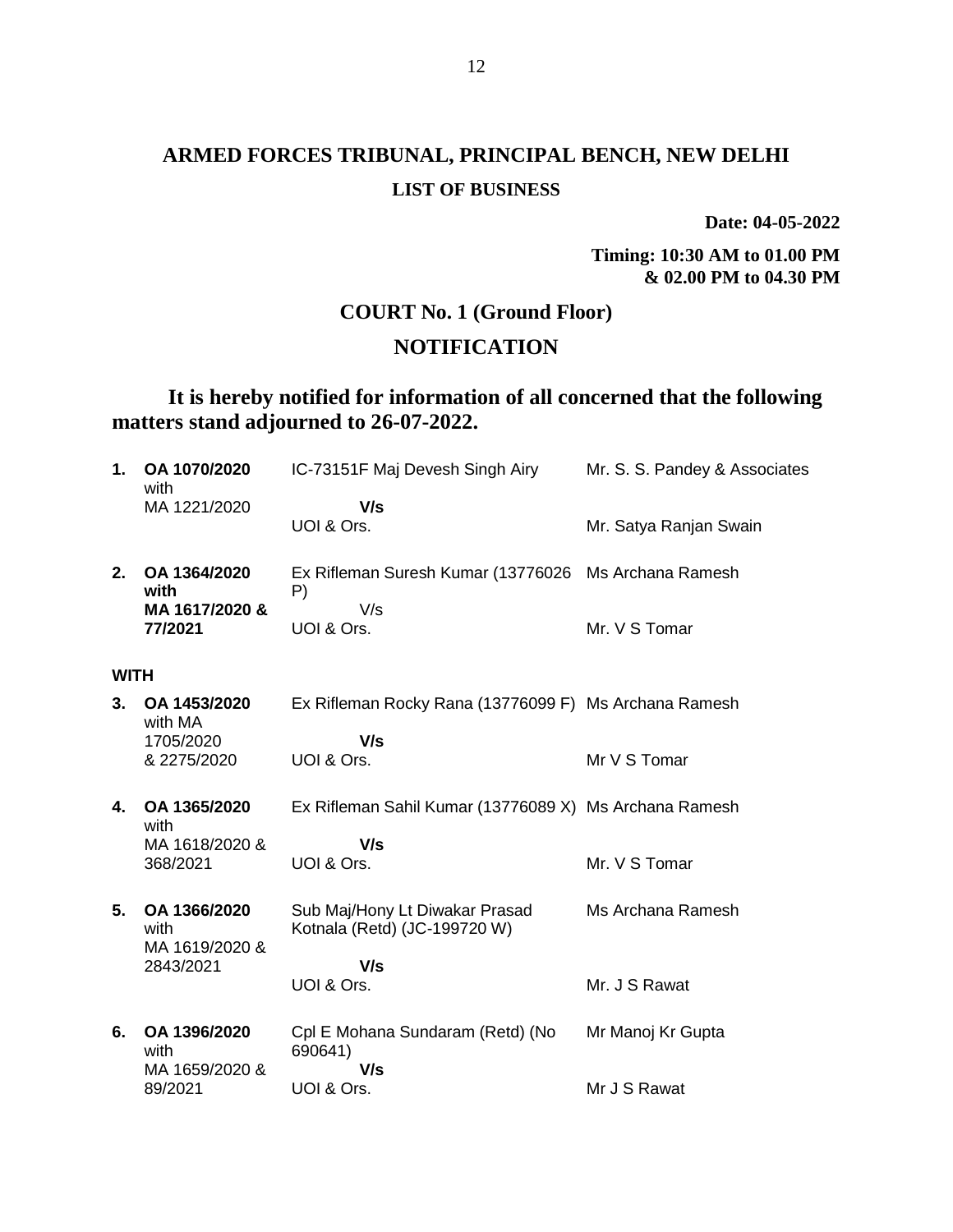**7. OA 110/2021** with MA 123/2021 & 684/2021 Ex Cpl Tarlochan Singh Mahey (921398 N) V/s UOI & Ors. Mr Ajeet Yadav & Mr Rakesh Kr **Singh** Dr. Vijendra Singh Mahndiyan **8. OA 1118/2021** (194058 T) Barun Deb Choudhury V/s UOI & Ors. Mr Ankur Chhibber Mr. Harish V Shankar **9. OA 1613/2021** with MA 1548/2021 (675762) HFL Ramachandra Nath (Retd) V/s UOI & Ors. Mr Manoj Kumar Gupta & **Associates** Mr. Satya Ranjan Swain **10. OA 1614/2021** with MA 1549/2021 HFO Kulkarni Anand Narayan (Retd) (638331) V/s UOI & Ors. Mr Manoj kumar Gupta Mr. Arvind Patel **11. OA 1615/2021** with MA 1550/2021 HFO GN Tiwari (Retd) (No 632406) V/s UOI & Ors. Mr Manoj Kr Gupta Mr. Shyam Narayan **12. OA 1881/2021** with MA 4/2022 Ex Cpl Janak Singh (964860 L) V/s UOI & Ors. Mr Y Venugopal & Mr Rakesh Kumar Singh Gp Capt Karan Singh Bhati, Sr CGSC **13. OA 1882/2021** with MA 1883/2021 Cdr K S Paranjape (04758-N) V/s UOI & Ors. Mr Anil Srivastava & Associates Gp Capt Karan Singh Bhati, Sr CGSC **14. OA 2196/2021** with MA 2305/2021 Ex WO Vishunpal Singh (672941 S) V/s UOI & Ors. Mr Ramniwas Bansal Mr. Rajeev Kumar **15. OA 2239/2021** with MA 2336/2021 Sub Gunta Chandra Sekar (JC 271750 Ms Archana Ramesh M) V/s UOI & Ors. Ms Suman Chauhan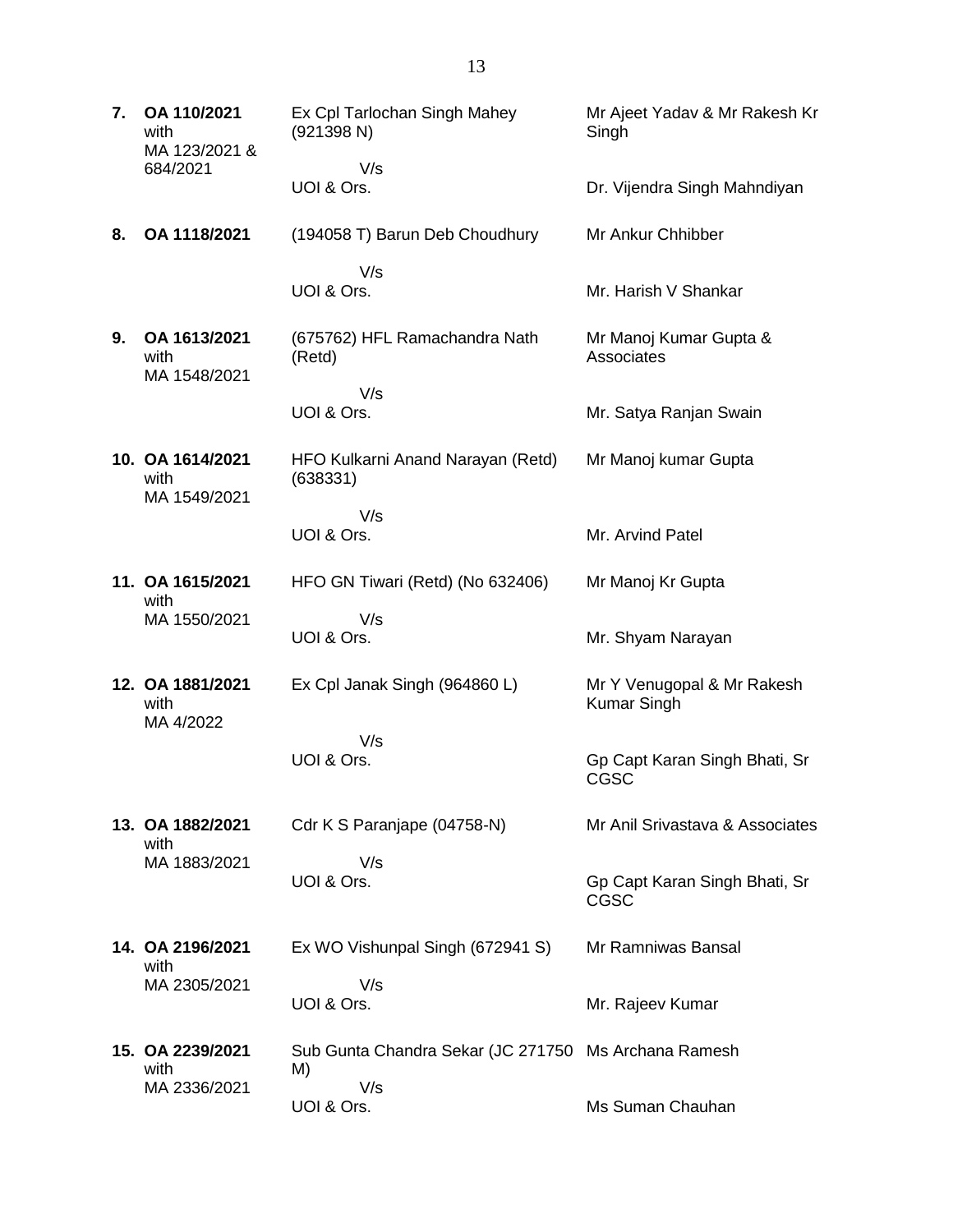| 16. OA 2249/2021        | (900118 B) Sgt Vivek Singh<br>Chundawat (Retd)<br>V/s | Mr Raj Kumar                            |
|-------------------------|-------------------------------------------------------|-----------------------------------------|
|                         | UOI & Ors.                                            | Mr S D Windlesh                         |
| 17. OA 2251/2021        | Sgt Bhupender Kumar (Retd) (Service<br>Nos 781688-S)  | Mr Raj Kumar                            |
|                         | V/s<br>UOI & Ors.                                     | Mr Niranjana Das                        |
| 18. OA 2347/2021        | Ex LAC Dibyajyoti Das (963399)                        | Mr Pankaj Kaushik & Narender<br>Kaushik |
|                         | V/s<br>UOI & Ors.                                     | Mr. J S Yadav for R 1-3                 |
| 19. OA 146/2022         | Brig Sunil Kumar Dalal (IC 50419 F)                   | Mr SS Pandey                            |
|                         | V/s<br>UOI & Ors.                                     | Mr J S Rawat                            |
| 20. OA 147/2022         | Wg Cdr Vishwa Vikram Singh (No<br>23825 S)            | Mr SS Pandey                            |
|                         | V/s<br>UOI & Ors.                                     | Mr. Neeraj, Sr. CGSC                    |
| 21. OA 148/2022         | Cdr Vikas Yadav (06193-Z)                             | Ms Pallavi Awasthi                      |
|                         | V/s<br>UOI & Ors.                                     | Mr. Harish V Shankar                    |
| 22. OA 150/2022<br>with | Maj Gen Ranjit Ghosh (Retd) (IC<br>41501P)            | Mr Ankur Chhibber                       |
| MA 225/2022             | V/s<br>UOI & Ors.                                     | Mr Arvind Patel                         |
| 23. OA 155/2022<br>with | AVM P K Ghosh (18324-L)                               | Mr Rupesh Kumar                         |
| MA 233/2022             | V/s<br>UOI & Ors.                                     | Mr Rajeev Kumar                         |
| 24. OA 165/2022         | IC-53997F Lt Col Sudhir Kumar Singh                   | Mr S S Pandey & Associates              |
|                         | V/s<br>UOI & Ors.                                     | Dr Vijendra Singh Mahndiyan             |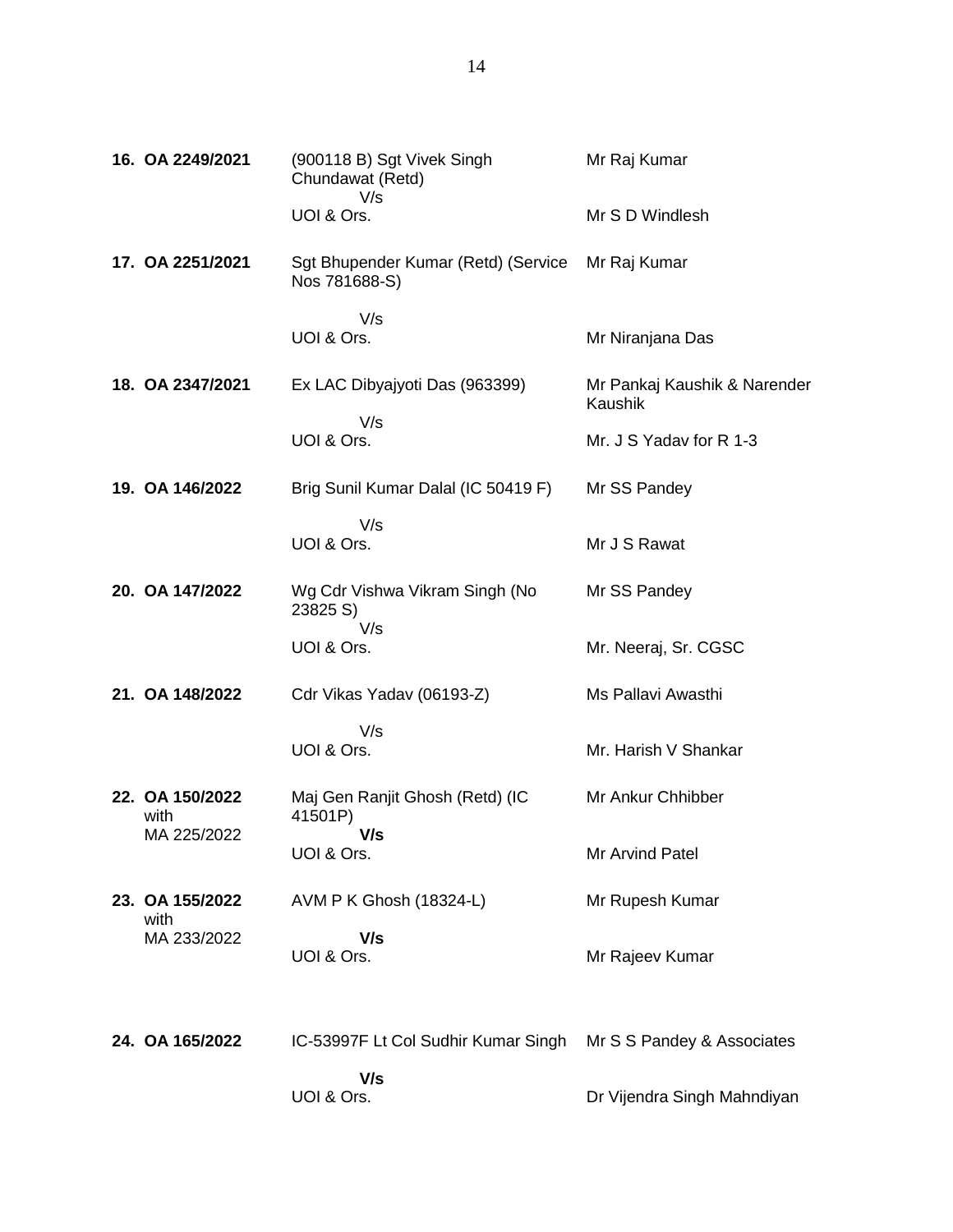|             | 25. OA 166/2022                        | Capt (TS) Debashish Saha (51038-W) Mr Ankur Chhiber<br>Retd   |                                                |
|-------------|----------------------------------------|---------------------------------------------------------------|------------------------------------------------|
|             |                                        | V/s<br>UOI & Ors.                                             | Ms Jyotsna Kaushik                             |
| <b>WITH</b> |                                        |                                                               |                                                |
|             | 26. OA 665/2022<br>with MA 849/2022    | (41326 Y) Capt (TS) Nilkanth Khond<br>(Retd)<br>V/s           | Mr Ankur Chhibber                              |
|             |                                        | UOI & Ors.                                                    | Gp Capt Karan Singh Bhati, Sr<br>CGSC          |
| <b>WITH</b> |                                        |                                                               |                                                |
|             | 27. OA 666/2022<br>with<br>MA 850/2022 | Capt (TS) MA Chengappa (41354 K)<br>(Retd)                    | Mr Ankur Chhibber                              |
|             |                                        | V/s<br>UOI & Ors.                                             | Mr. Rajesh Kumar Das Sr CGSC                   |
|             | 28. OA 174/2022<br>with                | Air Vice Marshal Kalvakuntla Shekhar<br>Reddy (Retd) (17774T) | Mr Ankur Chhibber                              |
|             | MA 250/2022                            | V/s<br>UOI & Ors.                                             | Mr Prabodh Kumar                               |
|             | 29. OA 207/2022<br>with                | Avm Ajay Masson (Retd) (No 14926)                             | Mr Ajit Kakkar & Associates                    |
|             | MA 299/2022                            | V/s<br>UOI & Ors.                                             | Dr Vijendra Singh Mahndiyan                    |
|             | 30. OA 1096/2019<br>with               | Smt. Vimlesh Devi D/o Late Hav Brij<br>Bhan Singh (3140170)   | Mr. Virender Singh Kadian                      |
|             | MA 1776/2019                           | V/s<br>UOI & Ors.                                             | Mr. J S Rawat                                  |
|             | 31. OA 1072/2020                       | IC-46772W Col Madhu Kanzhully                                 | Mr. S. S. Pandey & Associates                  |
|             |                                        | V/s                                                           |                                                |
|             |                                        | UOI & Ors.                                                    | Mr. Shyam Narayan                              |
|             | 32. OA 1646/2020                       | Sub (CLK SD) Harinder Kumar (JC-<br>630212X)<br>V/s           | Mr S S Pandey & Associates                     |
|             |                                        | UOI & Ors.                                                    | Mr. Niranjana Dass                             |
|             | 33. OA 1862/2020<br>with               | Nb Sub K S Rama Krishna (JC-353509 Ms Archana Ramesh<br>M)    |                                                |
|             | MA 2157/2020                           | V/s<br>UOI & Ors.                                             | Mr Niranjan Dass for R 1-4 & None<br>for $R-5$ |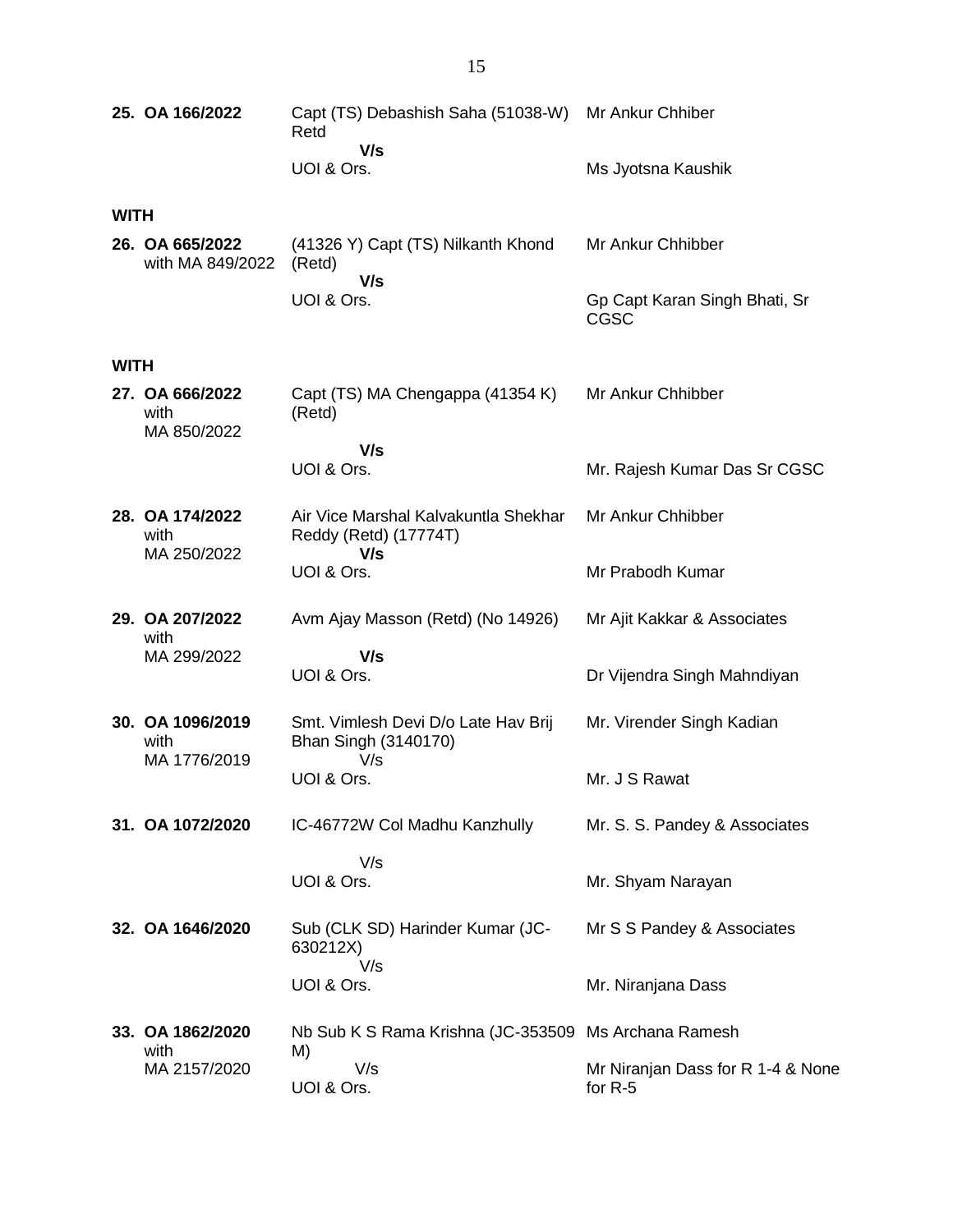| 34. OA 104/2021                           | Ex Sep DSC Ravi Savala Purapu<br>(10329392 X)<br>V/s | Mr U S Maurya                          |
|-------------------------------------------|------------------------------------------------------|----------------------------------------|
|                                           | UOI & Ors.                                           | Mr. K K Tyagi                          |
| 35. OA 349/2021<br>with<br>MA 2568/2021 & | Nb Sub Sambhaji Patil Nayaku (Retd)<br>(JC 353485 N) | Ms Archana Ramesh                      |
| 421/2021                                  | V/s<br>UOI & Ors.                                    | Mr JS Rawat for R 1-4, None for<br>R-5 |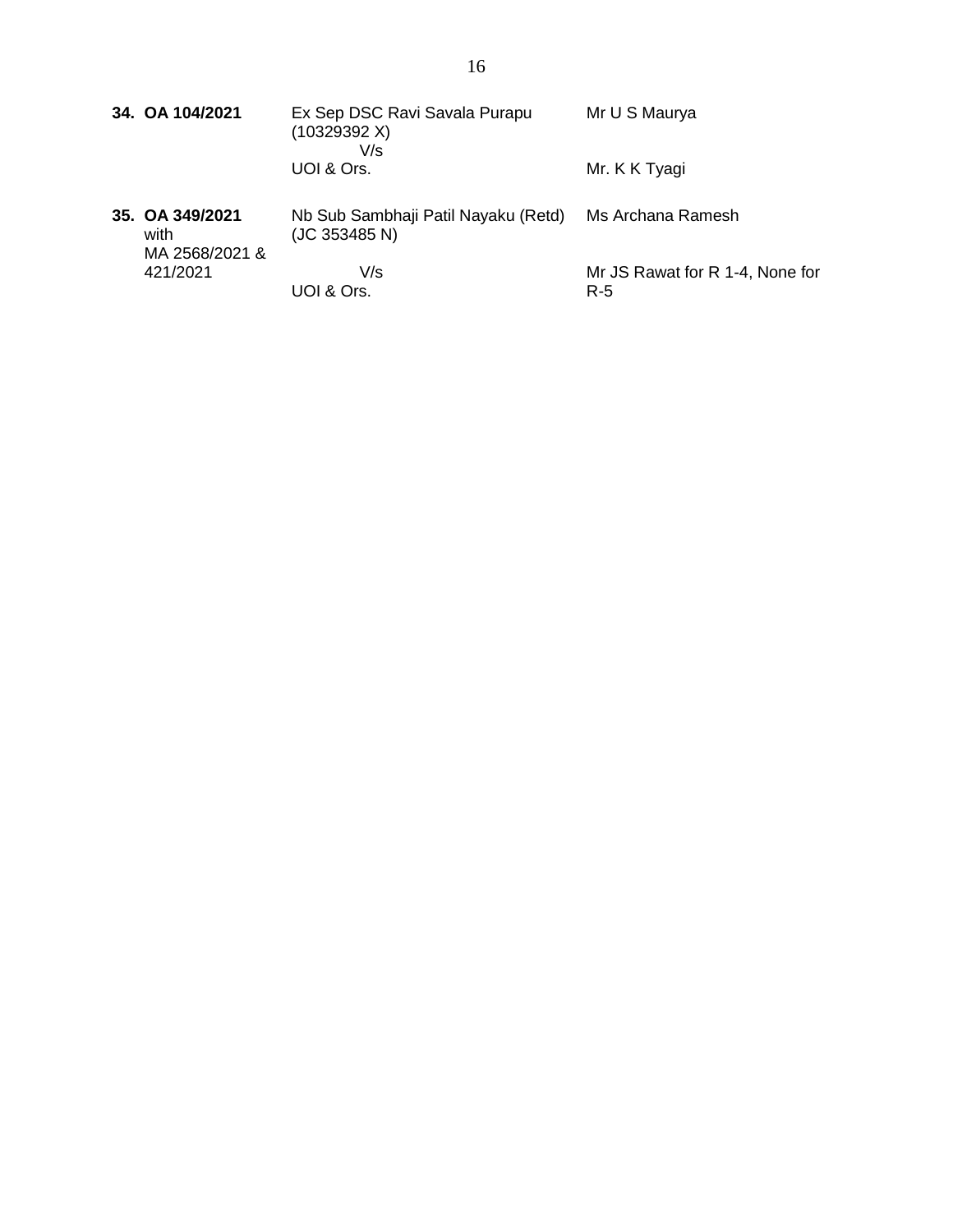# **ARMED FORCES TRIBUNAL, PRINCIPAL BENCH, NEW DELHI LIST OF BUSINESS**

**Date: 02-05-2022**

**Timing: 10:30 AM to 01.00 PM & 02.00 PM to 04.30 PM**

## **COURT No. 2 (Ground Floor)**

## **NOTIFICATION**

**It is hereby notified for information of all concerned that the matters scheduled for 02 May 22 stand adjourned to 25-07-2022.**

|    | S. No. Case No.                      | <b>Parties Name</b>                                        | <b>Advocate for Petitioner /</b><br><b>Respondents</b> |
|----|--------------------------------------|------------------------------------------------------------|--------------------------------------------------------|
|    | <b>Pleadings Not Complete</b>        |                                                            |                                                        |
| 1. | OA 1435/2018<br>with<br>MA 1748/2018 | Ex Hav (Hony Nb Sub) Rambabu<br>Sharma (No 14350264-M)     | Mr Sanjeev Kumar & Associates                          |
|    |                                      | V/s                                                        |                                                        |
|    |                                      | UOI & Ors.                                                 | Mr. V Pattabhi Ram                                     |
| 2. | OA 2018/2018<br>with                 | No 779527T Sgt Heer Singh Rajput                           | Mr. Rakesh Kumar Singh                                 |
|    | MA 1321/2019                         | V/s<br>UOI & Ors.                                          | Mr. V S Tomar                                          |
| 3. | OA 827/2019<br>with<br>MA 180/2020   | No. 624936 HFO Jai Kumar Giri<br>(Retd.)                   | Mr. Manoj Kr Gupta                                     |
|    |                                      | V/s                                                        |                                                        |
|    |                                      | UOI & Ors.                                                 | Mr. J S Rawat                                          |
| 4. | OA 1057/2019<br>with                 | NO 6891878 Ex Sep Alam Singh                               | Mr. SS Pandey & Associates                             |
|    | MA 1999/2020                         | V/s<br>UOI & Ors.                                          | Mr. Prabodh Kumar                                      |
| 5. | OA 1194/2019<br>with<br>MA 1936/2019 | Ex Hony Nb Sub Surender Pal Singh<br>(No 2441782 W)<br>V/s | Mr SM Dalal                                            |
|    |                                      | UOI & Ors.                                                 | Ms. Barkha Babbar                                      |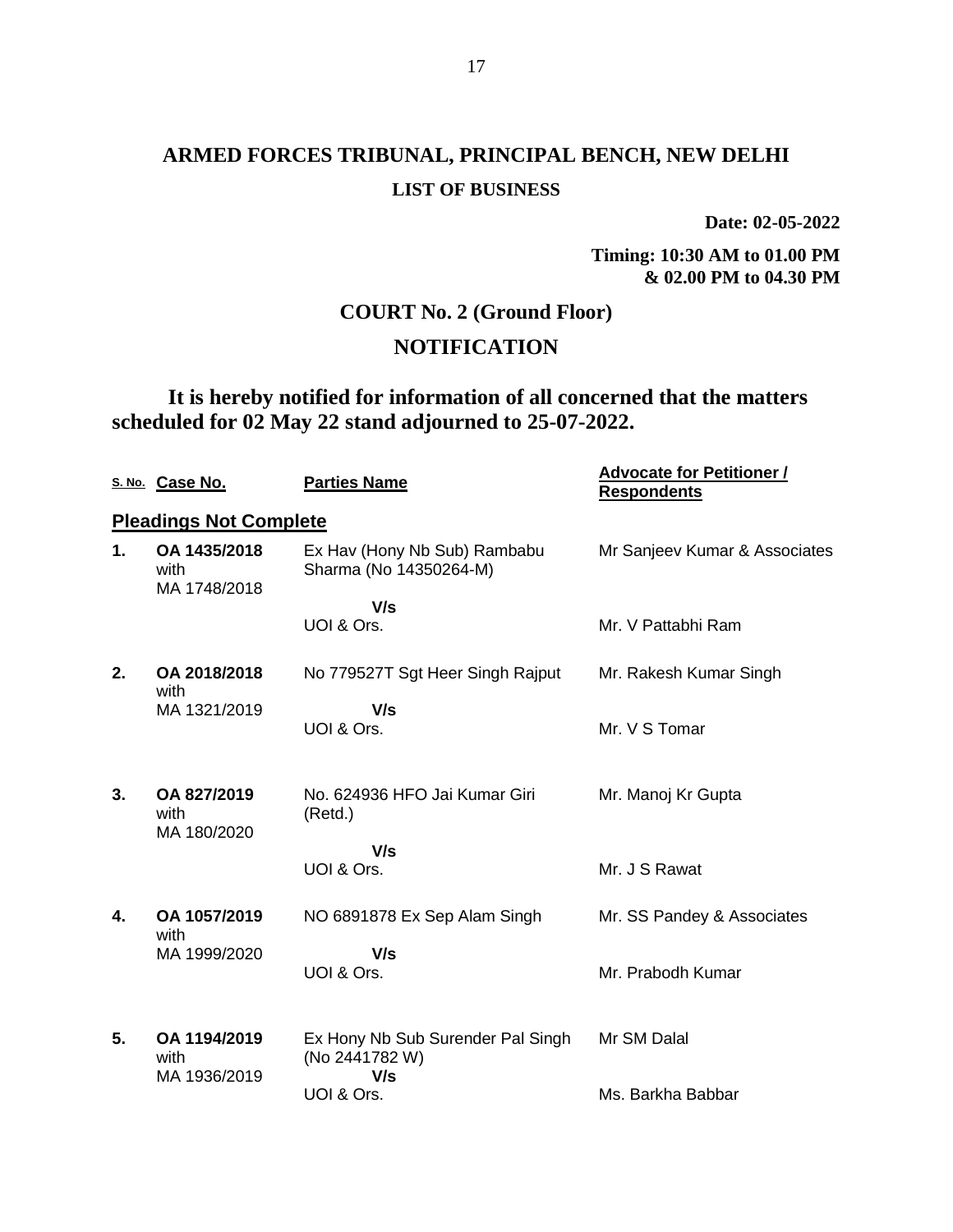| 6.  | OA 1472/2019<br>with<br>MA 2391/2019 &<br>1840/2021 | Ex SWA 3 Rameshwar Singh (No<br>190526 R)           | Mr Ajit Kakkar & Associates               |
|-----|-----------------------------------------------------|-----------------------------------------------------|-------------------------------------------|
|     |                                                     | V/s<br>UOI & Ors.                                   | Ms. Barkha Babbar                         |
| 7.  | OA 39/2020                                          | Gp Capt Naveen Singh Bisht (Retd)<br>(No 17784)     | Mr. Baljeet Singh & Ms Deepika<br>Sheoran |
|     |                                                     | V/s<br>UOI & Ors.                                   | Mr. Ashok Chaitanya                       |
| 8.  | OA 169/2020<br>with                                 | IC-37107M Col YS Chauhan (Retd)                     | Mr Rajiv Manglik                          |
|     | MA 2200/2021                                        | V/s<br>UOI & Ors.                                   | Mr. J S Rawat                             |
| 9.  | OA 173/2020<br>with<br>MA 243/2022                  | Ex Sub Maj (Hony Lt) Satypal Singh<br>(JC 470288 W) | Mr OS Punia                               |
|     |                                                     | V/s<br>UOI & Ors.                                   | Mr Neeraj, Sr CGSC                        |
| 10. | OA 176/2020<br>with                                 | Ex Sgt Joy Mathew (No 711221 A)                     | Mr Praveen Kumar                          |
|     | MA 187/2020                                         | V/s<br>UOI & Ors.                                   | Mr Harish V Shankar                       |
| 11. | OA 178/2020<br>with<br>MA 188/2020                  | Ex Rect Badgujar Gopal Prakash<br>$(14855448-X)$    | Ms. Archana Ramesh                        |
|     |                                                     | V/s<br>UOI & Ors.                                   | Mr Rajesh Kumar Das                       |
| 12. | OA 275/2020<br>with                                 | Ex WO Anand Kumar (No 8376393 L)                    | Mr SS Pandey & Associates                 |
|     | MA 346/2020 &<br>1968/2020                          | V/s<br>UOI & Ors.                                   | Mr. Prabodh Kumar                         |
| 13. | OA 299/2020                                         | Ex EMA-II Dhanesh G (210947-A)                      | Mr. Ved Prakash                           |
|     |                                                     | V/s<br>UOI & Ors.                                   | Mr. V Pattabhi Ram                        |
| 14. | OA 339/2020<br>with<br>MA 425/2020                  | IC-43415H Col Davender Pal Singh<br>Chahal (Retd.)  | Mr. Ajit Kakkar                           |
|     |                                                     | V/s<br>UOI & Ors.                                   | Mr. Neeraj, Sr. CGSC                      |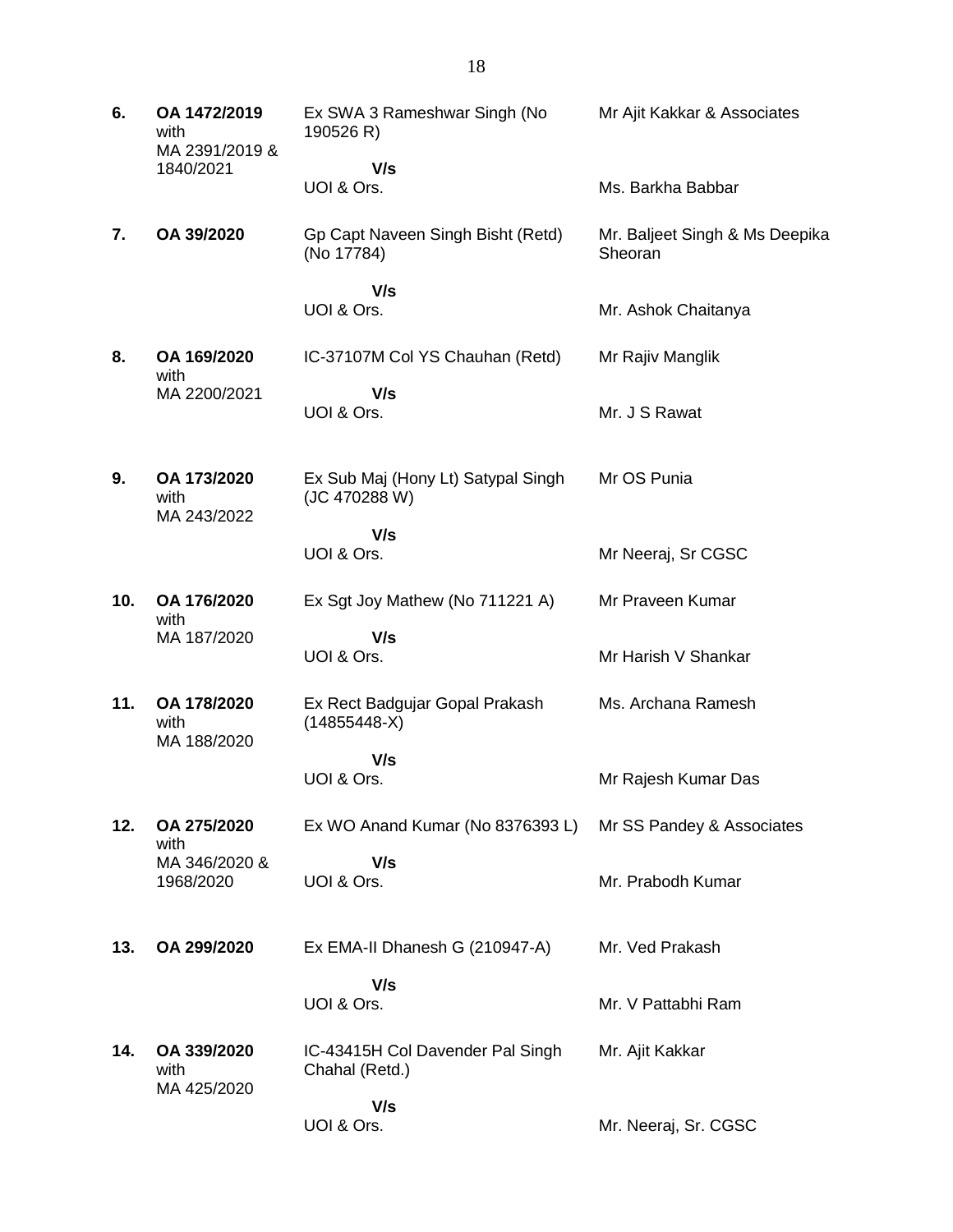| 15. | OA 389/2020<br>with<br>MA 210/2021 | Ex Rect Kamaldeep Sharma (No<br>15250878 W)                   | Mr SM Dalal                 |
|-----|------------------------------------|---------------------------------------------------------------|-----------------------------|
|     |                                    | V/s                                                           |                             |
|     |                                    | UOI & Ors.                                                    | Mr. J S Rawat               |
| 16. | OA 605/2020<br>with<br>MA 744/2020 | Smt Ghoghri Devi Widow of Late Hav<br>Jai Karan (No1290027 W) | Mr. Manoj Kr Gupta          |
|     |                                    | V/s<br>UOI & Ors.                                             | Mr. V S Tomar               |
|     |                                    |                                                               |                             |
| 17. | OA 607/2020                        | IC - 43997N Col Sunil Kala(Retd.)                             | Mr. IS Yadav                |
|     |                                    | V/s                                                           |                             |
|     |                                    | UOI & Ors.                                                    | Mr. Rajesh Kumar Das        |
| 18. | OA 906/2020                        | IC 57145K Col DB Tingre (Retd)                                | Mr. Indra Sen Singh / Mr.   |
|     | with<br>MA 473/2021                | V/s                                                           | Abhishek Singh              |
|     |                                    | UOI & Ors.                                                    | Dr Vijendra Singh Mahndiyan |
| 19. | OA 907/2020                        | Lt Col Gurinderjit Singh Grewal (Retd)                        | Mr. Indra Sen Singh / Mr.   |
|     | with<br>MA 1846/2021               | (IC 25310 W)                                                  | Abhishek Singh              |
|     |                                    | V/s                                                           |                             |
|     |                                    | UOI & Ors.                                                    | Mr Prabodh Kumar            |
| 20. | OA 912/2020<br>with                | Ex MCPO LOG (F&A) II Sheo<br>Shambhu Kunwar (114765F)         | Mr. Ved Prakash             |
|     | MA 2353/2021                       | V/s                                                           |                             |
|     |                                    | UOI & Ors.                                                    | Mr. Prabodh Kumar           |
| 21. | OA 954/2020<br>with                | 661479-H Ex HFO Vishweshwar Roy                               | Mr Virender Singh Kadian    |
|     | MA 1370/2021                       | V/s                                                           |                             |
|     |                                    | UOI & Ors.                                                    | Mr. K. K. Tyagi             |
| 22. | OA 955/2020<br>with                | Ex LAM Lokesh Dwivedi (139870-N)                              | Mr Ved Prakash              |
|     | MA 2202/2021                       | V/s                                                           |                             |
|     |                                    | UOI & Ors.                                                    | Mr. J S Rawat               |
| 23. | OA 957/2020<br>with                | Ex NC(E) Subhash (803042-A)                                   | Mr Praveen Kumar            |
|     | MA 1070/2020                       | V/s                                                           |                             |
|     |                                    | UOI & Ors.                                                    | Mr. Neeraj, Sr. CGSC        |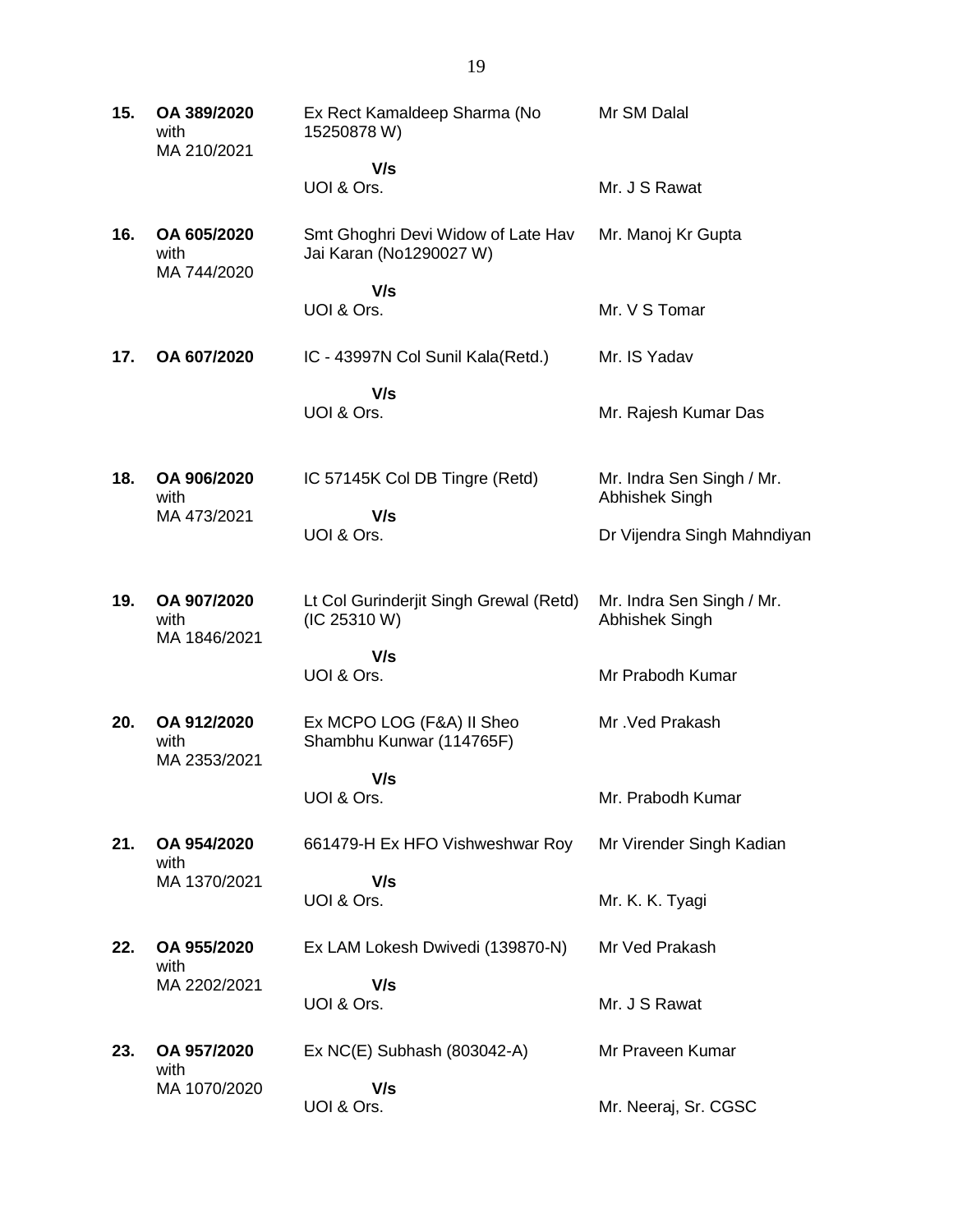**24. OA 966/2020** with MA 1077/2020 Ex PO ELP Santosh Kumar (129393- A)  **V/s** UOI & Ors. Mr Ved Prakash Mr. S D Windlesh **25. OA 1654/2020** with MA 104/2022 Ex PO M Shabir Ahmad Rather (211505 W)  **V/s** UOI & Ors. Mr Ved Prakash Ms. Barkha Babbar **26. OA 1679/2020** with MA 1933/2020 & 3076/2021 IC-52671Y Lt Col Naresh Chaudhary (Retd.)  **V/s** UOI & Ors. Dr. Janak Raj Rana Mr. Barkha Babbar **27. OA 1716/2020** with MA 2620/2021 Ex AC(UT) Keshav (7010629)  **V/s** UOI & Ors. Mr Baljeet Singh & Ms Deepika **Sheoran** Ms. Barkha Babbar **28. OA 1725/2020** with MA 1973/2020 IC-51652F Lt Col Bhanwar Singh (Retd)  **V/s** UOI & Ors. Mr Virender Singh Kadian Mr. Neeraj, Sr. CGSC **29. OA 1759/2020** with MA 2061/2021 Ex WO Ajay Kumar (728602 F)  **V/s** UOI & Ors. Mr Virender Singh Kadian Mr Y P Singh **30. OA 1766/2020** JC-811619H Sub/Hony Lt Ranbir Singh Mr Virender Singh Kadian Retd  **V/s** UOI & Ors. Mr. V Pattabhi Ram **31. OA 1784/2020** 13837519P Ex Hav (Hony Nb Sub) Balwant Singh  **V/s** UOI & Ors. Mr Virender Singh Kadian None **32. OA 102/2021** with MA 120/2021 & 1435/2021 Ex GC Ravneet Sheoran (S No. D/38607)  **V/s** UOI & Ors. Ms Archana Ramesh Ms. Jyotsna Kaushik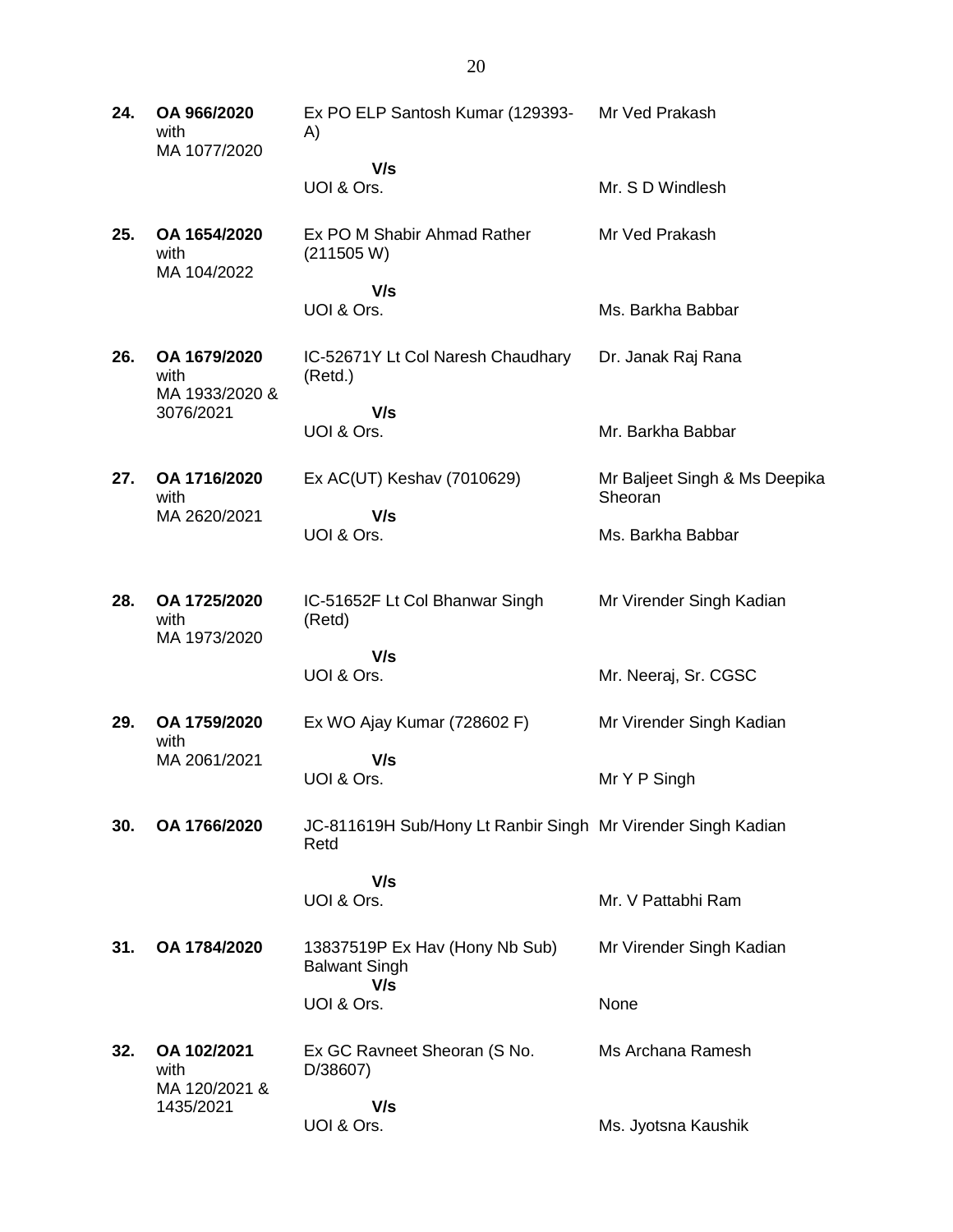**33. OA 195/2021** with MA 234/2021 & 1497/2021 Ex Sep Chandra Pal Singh (13687790 Mr Praveen kumar L)  **V/s** UOI & Ors. Mr. V S Tomar **34. OA 334/2021** with MA403/2021 & 2860/2021 Ex ERA -IV Abhishek Kumar Pandey (No. 501570-H)  **V/s** UOI & Ors. Mr. Ved Prakash & Devender Mr J S Rawat **35. OA 417/2021** WO Raj Kumar (Retd) (No 677635)  **V/s** UOI & Ors. Mr Manoj Kr Gupta Mr Rajesh Kumar Das **36. OA 418/2021** with MA 489/2021 HFO Vinod Kumar Tyagi (Retd) Ser No Mr Vaishnav & Associates 673566  **V/s** UOI & Ors. Mr V Pattabhi Ram **37. OA 422/2021** Lt Col Durga Shankar (Retd) (IC 54396 Mr Virender Singh Kadain H)  **V/s** UOI & Ors. Gp Capt Karan Singh Bhati, Sr CGSC **38. OA 426/2021** with MA 510/2021 Sgt Sujeet Prasad (Retd) 796363-L  **V/s** UOI & Ors. Mr A K Chaudhary Mr Rajeev Kumar **39. OA 435/2021** with MA 518/2021 & 2634/2021 Ex Sgt A K Pal (777331-H)  **V/s** UOI & Ors. Mr Ganesh Singh Mr Prabodh Kumar **40. OA 437/2021** with MA 2503/2021 626992 HFO (MWO) Ravindranath R (Retd.)  **V/s** UOI & Ors. Mr Vikas Kochar Mr S D Windlesh **41. OA 439/2021** with MA 528/2021 & 2660/2021 IC-41770F Col Jasbir Yadav (Retd)  **V/s** UOI & Ors. Mr Virender Singh Kadian Mr S D Windlesh **42. OA 526/2021** with MA 585/2021 & 1254/2021 Ex Hav Ram Lakhan Singh Yadav (No Mr Ved Prakash & Devendra 15105823 L)  **V/s** UOI & Ors. Kumar Mr Anil Kumar Gautam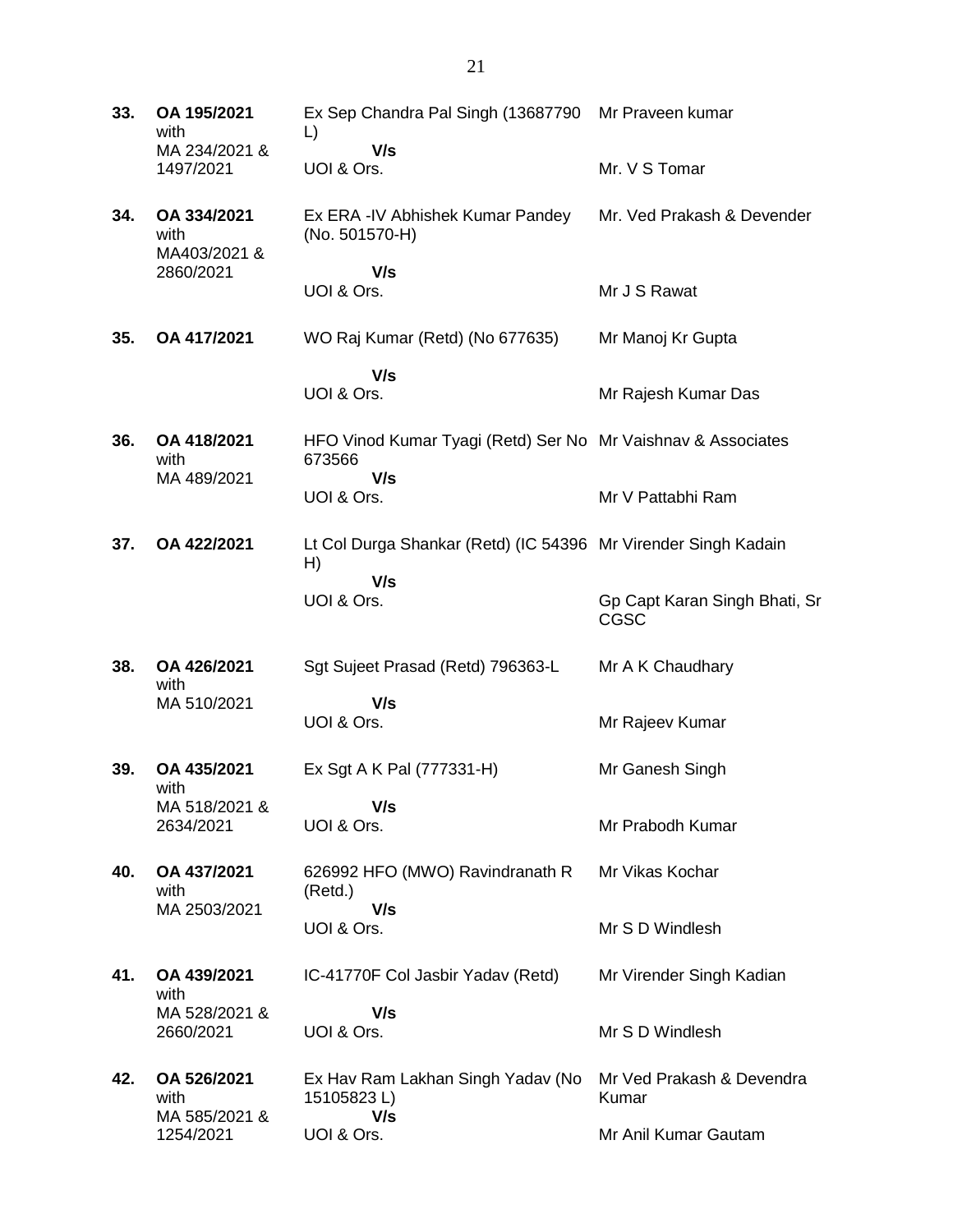**43. OA 1377/2021** with MA 1200/2021 Ex Sgt Pankaj Kumar Jha (741307-K)  **V/s** UOI & Ors. Mr Kritendra Tiwari Mr. Ashok Chaitanya **44. OA 1980/2021** with MA 2025/2021 Ex Gnr Man Singh (14466818-Y)  **V/s** UOI & Ors. Mr Praveen Kumar Ms. Barkha Babbar **45. OA 2160/2021** with MA 2273/2021 (683998) Sgt Narender Kumar Vats (Retd)  **V/s** UOI & Ors. Mr Dinesh Mahto & Mr Manoj Kr **Gupta** Ms Jyotsna Kaushik **46. OA 2161/2021** IC-47916A Col Bimal Kumar Jaggi (Retd)  **V/s** UOI & Ors. Mr Indra Sen Singh/Kirtika **Chhatwal** Mr. Neeraj Sr CGSC **47. OA 2164/2021** with MA 2276/2021 Ex Sep Rajender Singh (3173846)  **V/s** UOI & Ors. Mr S M Dalal Dr Vijendra Singh Mahdniyan **48. OA 2166/2021** Ex Ac(U/T) Keshav Singh Beniwal (7006779-A)  **V/s** UOI & Ors. Mr Pushpendra Kumar Dhaka Gp Capt Karan Singh Bhati, Sr CGSC **49. OA 2190/2021** Ex Hav (OCC) B D Pradhan (15387074 Mr Anil Srivastava & Ms Ruchi N)  **V/s** UOI & Ors. Sharma Mr. Neeraj, Sr CGSC for R 1-3 & Mr SP Sherawat **Pleadings Complete 50. OA 515/2014** DFR Rambir Singh  **V/s** UOI & Ors. Shohit Chaudhary Mr Anil Gautam **51. OA 164/2016** with MA 94/2016 Surendra Singh Parmar  **V/s** UOI & Ors. Mr Virender Singh Kadian Mr YP Singh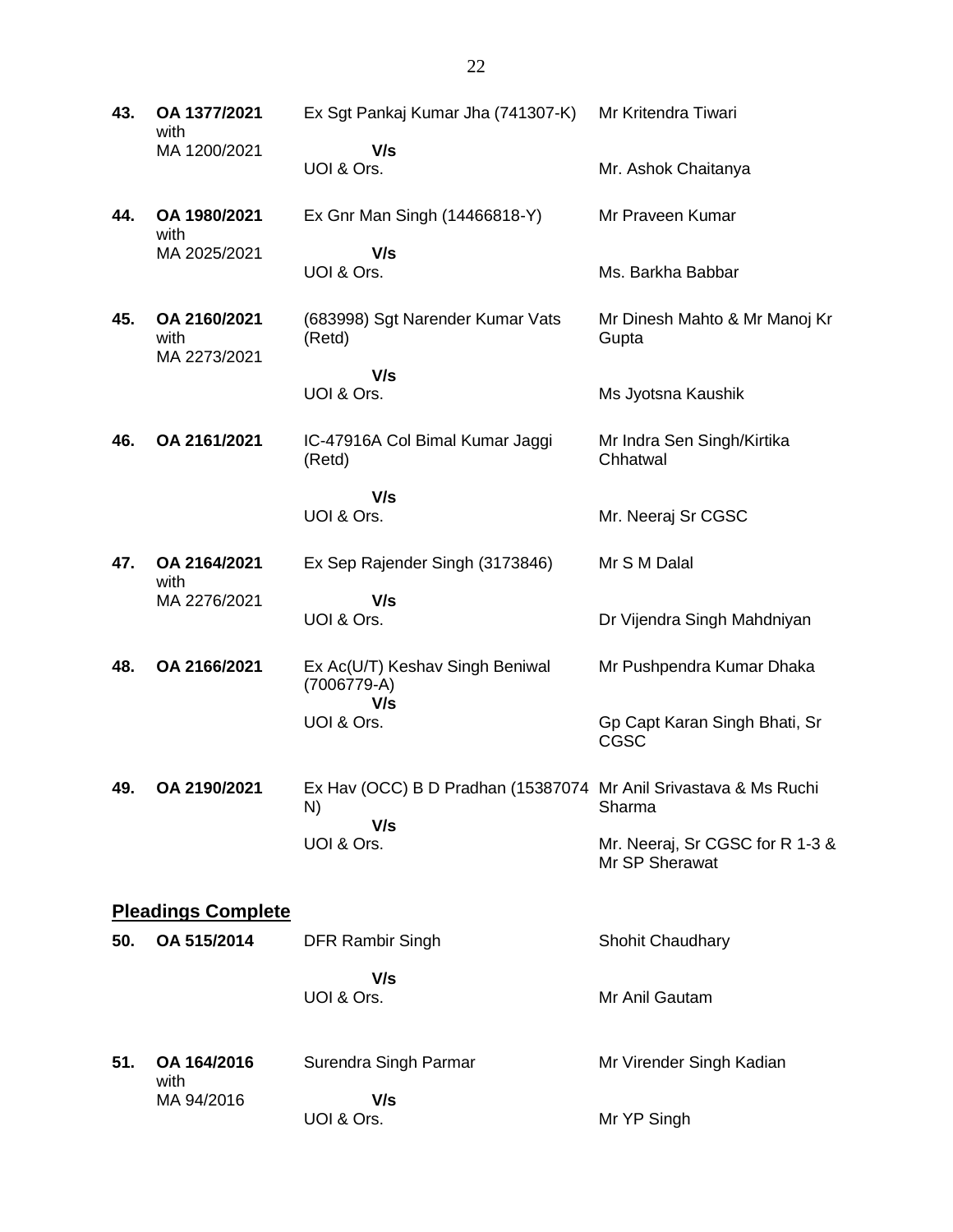| 52. | OA 1013/2016<br>with                | Ex Signmn Raj Singh Chhikkara                                | Mr. V S Kadian               |
|-----|-------------------------------------|--------------------------------------------------------------|------------------------------|
|     | MA 797/2016                         | V/s<br>UOI & Ors.                                            | Mr Harish V Shankar          |
| 53. | OA 34/2017<br>with                  | Smt. Susheela Devi                                           | Ms. Archana Ramesh           |
|     | MA 15/2017                          | V/s<br>UOI & Ors.                                            | Mr YP Singh                  |
| 54. | OA 1461/2017<br>with                | Ex Nk Prem Chand                                             | Mr. I S Singh/Abhishek Singh |
|     | MA 1095/2017 &<br>1606/2018         | V/s<br>UOI & Ors.                                            | Mr. Anil Gautam              |
| 55. | OA 73/2019<br>with<br>MA 465/2019   | <b>JWO Subhendu Kumar Chakrabarty</b><br>(Retd) (No 680129F) | Ms Archana Ramesh            |
|     |                                     | V/s<br>UOI & Ors.                                            | Ms. Barkha Babber            |
| 56. | OA 294/2019<br>with                 | No 4181380P Ex L/Hav Man Singh                               | Mr. VS Kadian                |
|     | MA 791/2019                         | V/s<br>UOI & Ors.                                            | Ms. Barkha Babbar            |
| 57. | OA 387/2019<br>with                 | Gp Capt (TS) IVR Rao (Retd) (No<br>17749)                    | Mr Ajai Bhalla               |
|     | MA 934/2019                         | V/s<br>UOI & Ors.                                            | Mr. K K Tyagi                |
| 58. | OA 447/2019<br>with<br>MA 1006/2019 | Ex LNk Yashwant Singh (No 4084174<br>F)                      | Mr Virender Singh Kadian     |
|     |                                     | V/s<br>UOI & Ors.                                            | Mr. D K Sabat                |
| 59. | OA 801/2019<br>with                 | Cdr DP Singh (Retd) (No 02985 H)                             | Mr Ved Prakash               |
|     | MA 1421/2019                        | V/s<br>UOI & Ors.                                            | Dr. Vijendra Singh Mahndiyan |
| 60. | OA 843/2019<br>with                 | Ex Sub Janmed Singh (JC-668464N)                             | Mr. Durgesh Kumar Sharma     |
|     | MA 1484/2019                        | V/s<br>UOI & Ors.                                            | Mr. Waize Ali Noor           |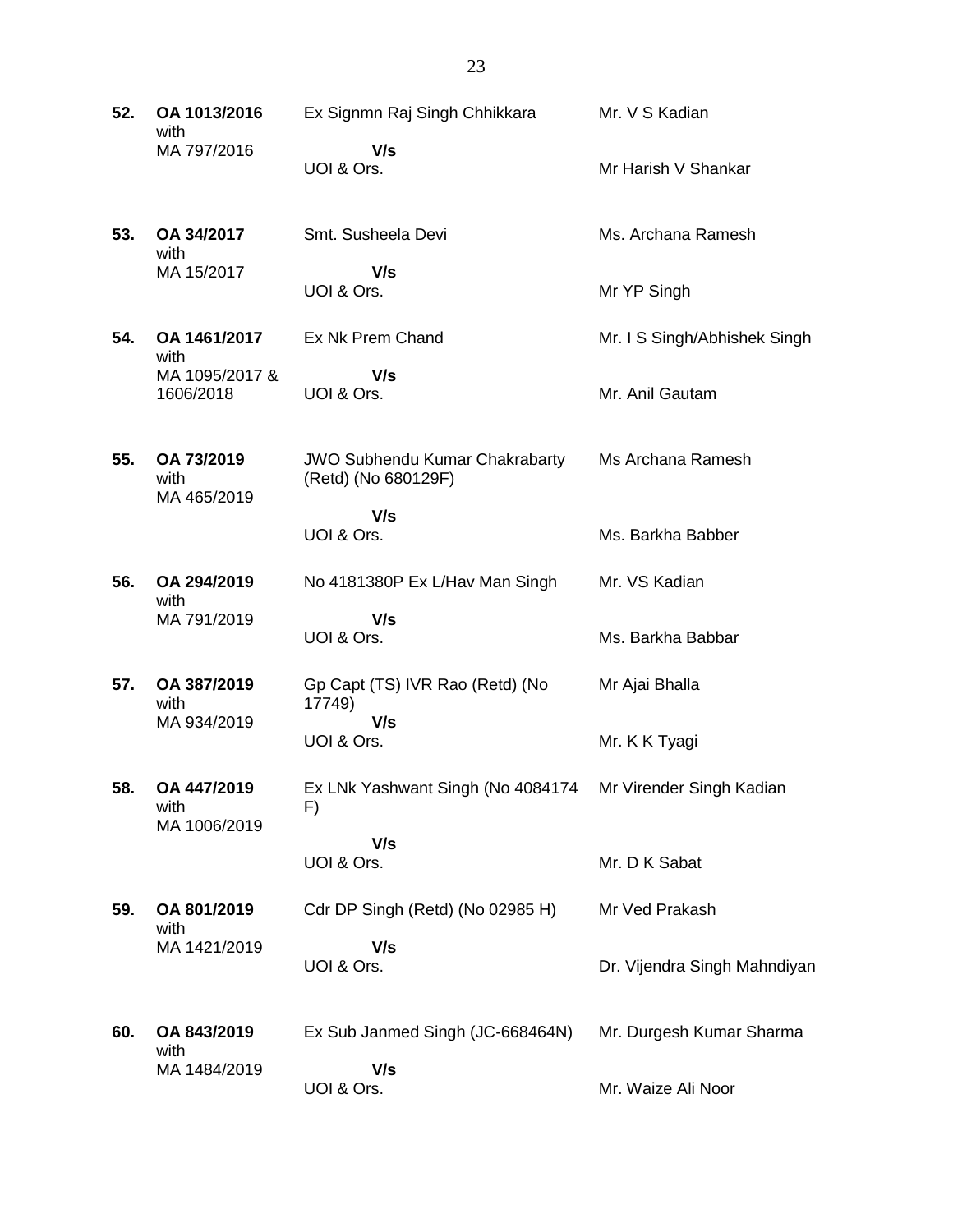| 61. | OA 966/2019                          | Ex JWO Yogendra Prasad Gupta (No<br>638266)                              | Mr. Baljeet Singh                     |
|-----|--------------------------------------|--------------------------------------------------------------------------|---------------------------------------|
|     |                                      | V/s<br>UOI & Ors.                                                        | Mr. Shyam Narayan                     |
| 62. | OA 1094/2019                         | Col (TS) Sehaj Pal Vashist (Retd) (IC<br>44365 P)<br>V/s                 | Mr Shakti Chand Jaidwal               |
|     |                                      | UOI & Ors.                                                               | Ms. Barkha Babbar                     |
| 63. | OA 1132/2019<br>with                 | Ex Sgt Vijay Kumar (No 729866 N)                                         | Ms Pallavi Awasthi                    |
|     | MA 1840/2019                         | V/s<br>UOI & Ors.                                                        | Mr. K K Tyagi                         |
| 64. | OA 1186/2019                         | No. 4077680-K Nk (MACP Hav)<br>Prabhakar Kala (Retd.)<br>V/s             | Mr. Manoj Kr Gupta                    |
|     |                                      | UOI & Ors.                                                               | Mr. Arvind Patel                      |
| 65. | OA 1217/2019                         | Col SK Singh (Retd) (IC 47824M)                                          | Mr RK Rastogi                         |
|     |                                      | V/s<br>UOI & Ors.                                                        | Gp Capt Karan Singh Bhati, Sr<br>CGSC |
| 66. | OA 1675/2019                         | Gp Capt Ashok Bajpayee (Retd) (no<br>18423)                              | Mr. Baljeet Singh                     |
|     |                                      | V/s<br>UOI & Ors.                                                        | Mr. V S Tomar                         |
| 67. | OA 2290/2019                         | Ex HFO Brish Bhan Yadav (635946)                                         | Ms. Pallavi Awasthi                   |
|     |                                      | V/s<br>UOI & Ors.                                                        | Mr. Anil Kumar Gautam                 |
| 68. | OA 2293/2019<br>with<br>MA 3200/2019 | Ex MWO (HFO) Jagdish Singh Yadav<br>$(633999 - R)$<br>V/s                | Mr Ved Prakash                        |
|     |                                      | UOI & Ors.                                                               | Mr. K K Tyagi                         |
| 69. | OA 2387/2019<br>with<br>MA 3272/2019 | Smt Geeta Devi Widow of Late Nk<br>Dinesh Chandra (No 15761951 M)<br>V/s | Ms Archana Ramesh                     |
|     |                                      | UOI & Ors.                                                               | Mr. Avdhesh Kumar Singh               |
| 70. | OA 1/2020                            | Gp Capt RD Mohan (Retd) (No 20214) Mr OP Bhadani                         |                                       |
|     |                                      | V/s<br>UOI & Ors.                                                        | Mr. K K Tyagi                         |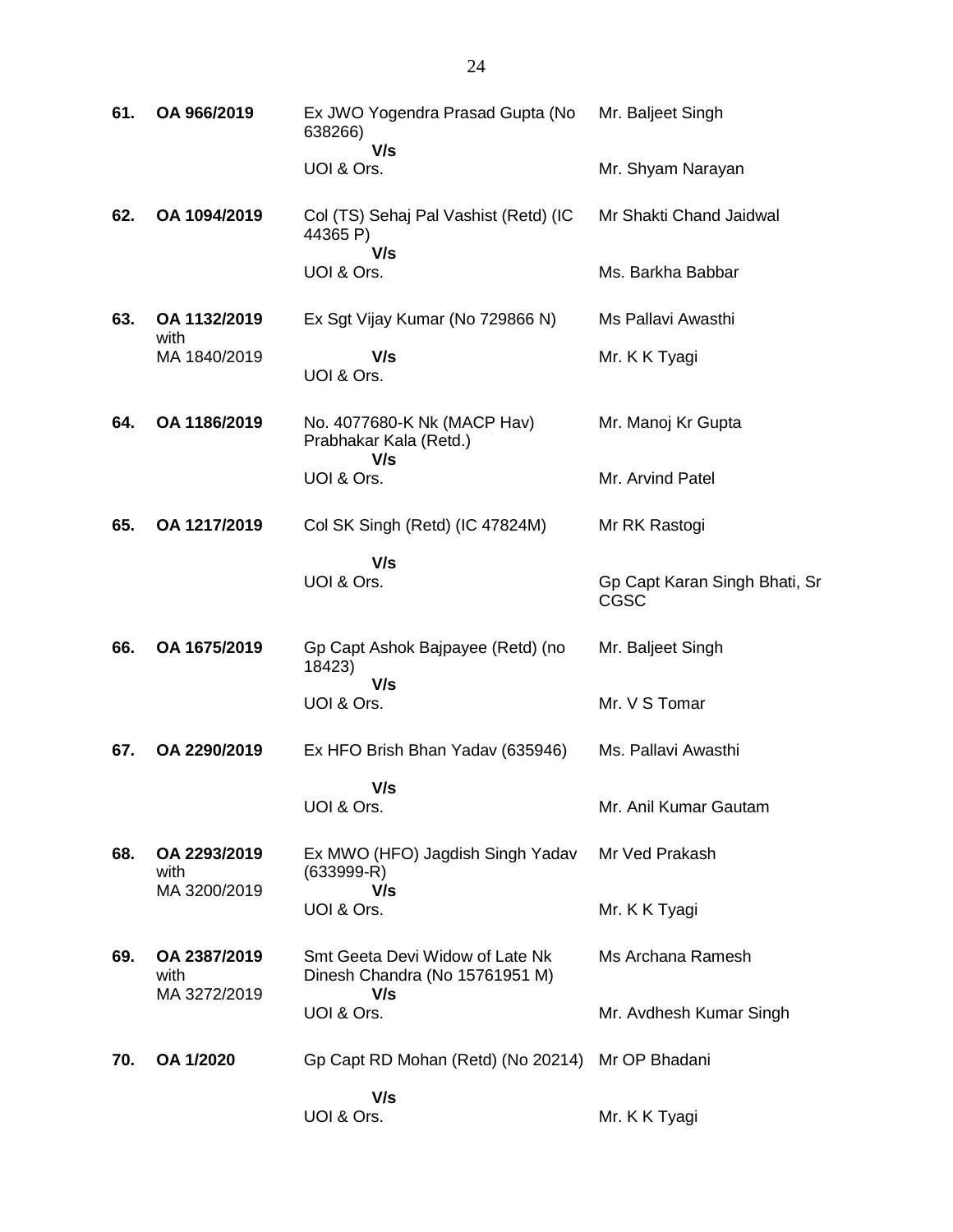| 71. | OA 342/2020<br>with                 | No 13887284K Ex Hav Rishi Pal                       | Mr VS Kadian                                  |
|-----|-------------------------------------|-----------------------------------------------------|-----------------------------------------------|
|     | MA 429/2020                         | V/s<br>UOI & Ors.                                   | Mr.S R Swain                                  |
| 72. | OA 376/2020                         | Ex JWO Devendra Kumar Singh (No<br>690545 H)        | Mr Praveen Kumar                              |
|     |                                     | V/s<br>UOI & Ors.                                   | Gp Capt Karan Singh Bhati, Sr.<br><b>CGSC</b> |
| 73. | OA 608/2020                         | IC-47975M Col Ish Kumar Khurana<br>(Retd)<br>V/s    | Mr. IS Yadav                                  |
|     |                                     | UOI & Ors.                                          | Mr. Neeraj, Sr. CGSC                          |
| 74. | OA 908/2020<br>with                 | Ex LME Aman Kumar (No 131491 W)                     | Mr Ved Prakash                                |
|     | MA 1028/2020                        | V/s<br>UOI & Ors.                                   | Mr. Shyam Narayan                             |
| 75. | OA 1196/2020<br>with                | Ex RPO Feroze Ahmad Beig (No.<br>133080-F)          | Mr Ved Prakash                                |
|     | MA 1386/2020                        | V/s<br>UOI & Ors.                                   | Mr. Arvind Patel                              |
| 76. | OA 1763/2020<br>with                | Ex Sep Sanjeev Kumar (3181734W)                     | Mr Ashok Kumar & Sanjeev<br>Kumar             |
|     | MA 2025/2020                        | V/s<br>UOI & Ors.                                   | Ms. Suman Chauhan                             |
| 77. | OA 1783/2020<br>with                | Ex Sgt Sanjeev Kumar (No 760577 F)                  | Mr Ajit Kakkar                                |
|     | MA 2052/2020                        | V/s<br>UOI & Ors.                                   | Mr. Arvind Kumar                              |
| 78. | OA 1786/2020                        | Ex HFO Kamlesh Kumar (No 683311)                    | Mr Baljeet Singh & Ms Deepika<br>Sheoran      |
|     |                                     | V/s<br>UOI & Ors.                                   | Ms. Suman Chauhan                             |
| 79. | OA 173/2021                         | (IC 45141F) Col Dinesh Singh Bisht<br>(Retd)        | Mr Shakti Chand Jaidwal                       |
|     |                                     | V/s<br>UOI & Ors.                                   | Mr. K K Tyagi                                 |
| 80. | OA 528/2021<br>with<br>MA 1618/2021 | Hav /DSC Edward Meshak JC (Retd)<br>(No. 14249790K) | Mr U S Maurya                                 |
|     |                                     | V/s<br>UOI & Ors.                                   | Mr J S Rawat                                  |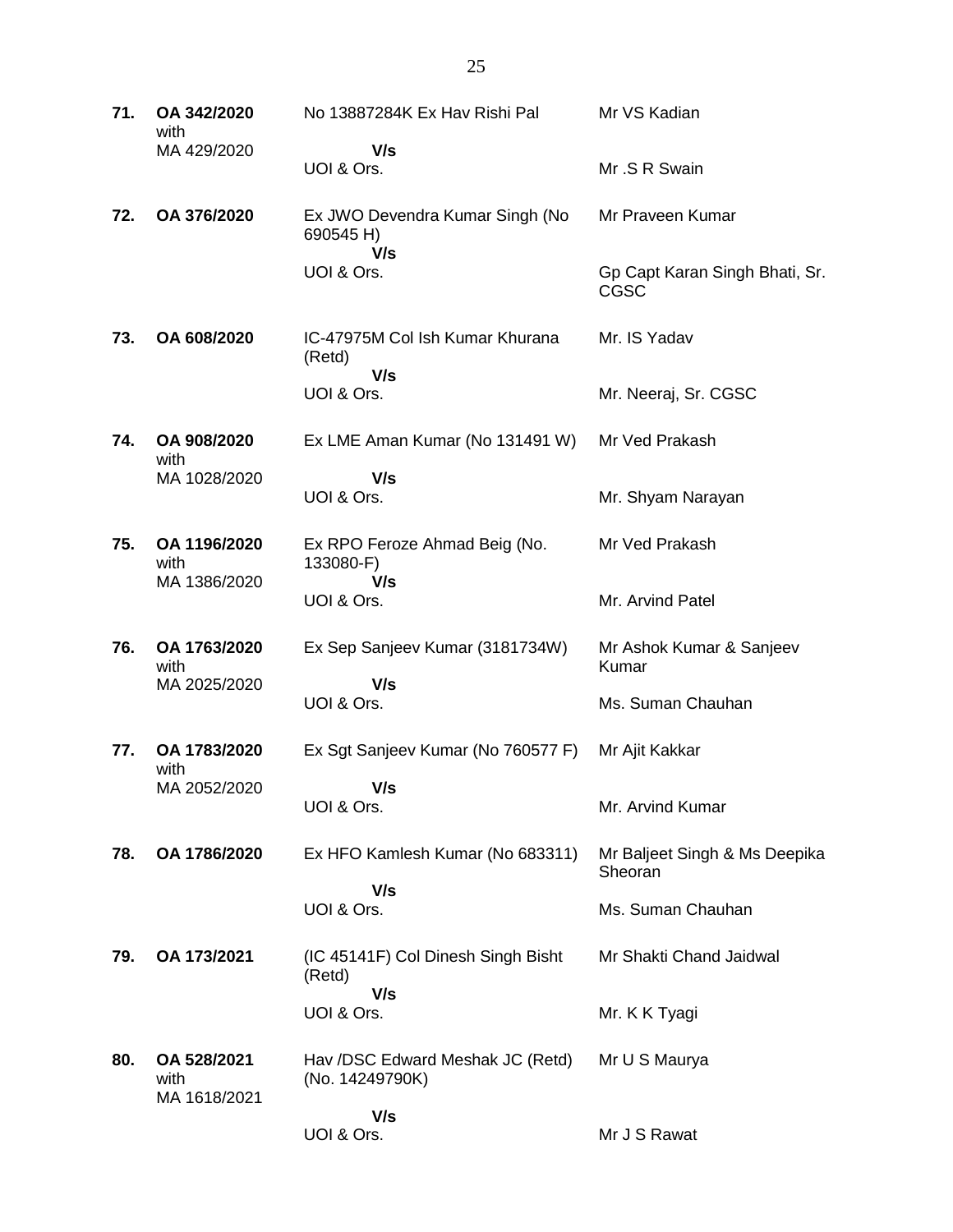| 81. | OA 1376/2021                         | Ex Sep Mahesh Kotwal (2498871 N)<br>V/s<br>UOI & Ors.         | Mr Ajeet Yadav & Banvendra<br>Gandhar<br>Mr. Y P Singh |
|-----|--------------------------------------|---------------------------------------------------------------|--------------------------------------------------------|
| 82. | OA 1382/2021<br>with<br>MA 1203/2021 | (JC-700154 Y) Ex Hony Sub Maj<br>Ramesh Chandra Mishra<br>V/s | Mr Virender Singh Kadian                               |
|     |                                      | UOI & Ors.                                                    | Mr. Avdhesh Kumar Singh                                |
| 83. | OA 1407/2021                         | Ex Hav Shinoj Augustine (15202686F)<br>V/s                    | Mr Ved Prakash & Devender<br>Kumar                     |
|     |                                      | UOI & Ors.                                                    | Ms Suman Chauhan                                       |
| 84. | OA 1408/2021                         | Ex Hav (MACP Nb Sub) Dhanpal<br>Singh Dethliya                | Mr Ved Prakash & Devendra<br>Kumar                     |
|     |                                      | V/s<br>UOI & Ors.                                             | Mr. Avdhesh Kumar Singh                                |
| 85. | OA 1555/2021<br>with                 | Ex SWR Satya Deo (No 15495176N)                               | Mr Ved Prakash & Devendra<br>Kumar                     |
|     | MA 1461/2021                         | V/s<br>UOI & Ors.                                             | Dr. Vijendra Singh Mahndiyan                           |

#### **FOR FINAL HEARING**

| 86. | OA 977/2017 | Maj Gen A K Gupta (Retd.) | Ms. Archana Ramesh     |
|-----|-------------|---------------------------|------------------------|
|     |             | V/s                       |                        |
|     |             | UOI & Ors.                | Mr Avdhesh Kumar Singh |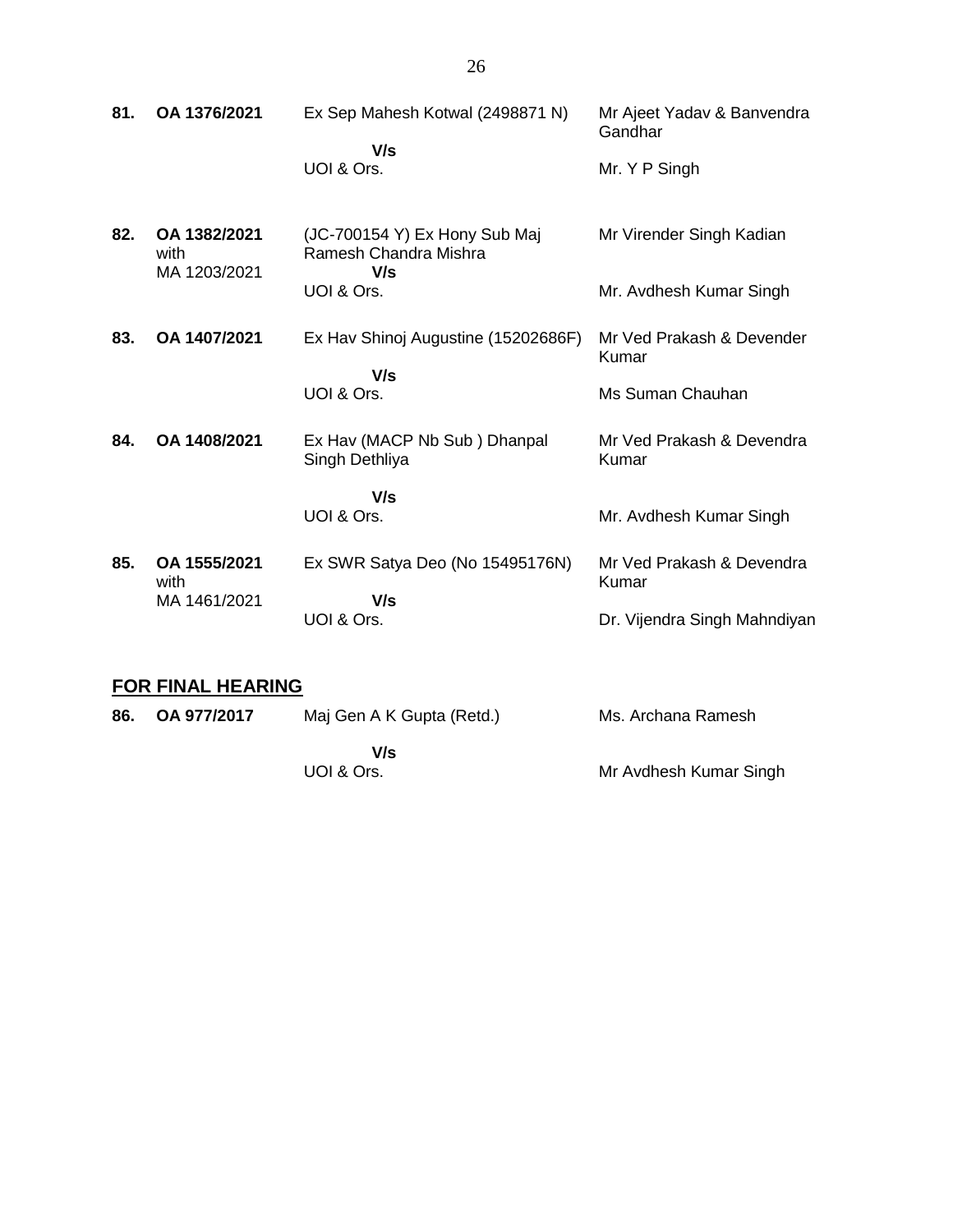**Date: 04-05-2022**

**Timing: 10:30 AM to 01.00 PM & 02.00 PM to 04.30 PM**

#### **COURT No. 2 (Ground Floor)**

#### **NOTIFICATION**

## **It is hereby notified for information of all concerned that the matters scheduled for 04 May 22 stand adjourned to 26-07-2022.**

|            | S. No. Case No.                        | <b>Parties Name</b>                                | <b>Advocate for Petitioner /</b><br><b>Respondents</b> |
|------------|----------------------------------------|----------------------------------------------------|--------------------------------------------------------|
| <u>RAs</u> |                                        |                                                    |                                                        |
| 1.         | RA 48/2019<br>in                       | Sep Indrapal Singh (No 3189174K)                   | Ms Archna Ramesh                                       |
|            | MA 1850/2019<br>in                     | V/s<br>UOI & Ors                                   | None                                                   |
|            | OA 231/2015                            |                                                    |                                                        |
|            | <b>Pleadings Not Complete</b>          |                                                    |                                                        |
| 2.         | OA 904/2019<br>with<br>MA 1549/2019    | Ex RFN Prabin Singh Negi (No<br>4090730H)          | Mr. Ved Prakash                                        |
|            |                                        | V/s                                                |                                                        |
|            |                                        | UOI & Ors.                                         | Mr. V Pattabhi Ram                                     |
| 3.         | OA 925/2019                            | Ex Hav Subhash Chand Yadav (No<br>10436823 W)      | Mr AK Trivedi & Associates                             |
|            |                                        | V/s                                                |                                                        |
|            |                                        | UOI & Ors.                                         | Mr. Ashok Chaitanya                                    |
| 4.         | OA 1246/2019<br>with                   | Ex LS QA II Kaka Ram (No 136302 B)                 | Mr Ved Prakash                                         |
|            | MA 1837/2020 &                         | V/s                                                |                                                        |
|            | 1981/2019                              | UOI & Ors.                                         | Mr J S Rawat                                           |
| 5.         | OA 1640/2019<br>with<br>MA 2179/2020 & | Ex Hav (Hony Nb Sub) Jaipal Singh<br>(No 14463559) | Mr. Ved Prakash                                        |
|            | 2583/2019                              | V/s                                                |                                                        |
|            |                                        | UOI & Ors.                                         | Dr. Vijendra Singh Mahndiyan                           |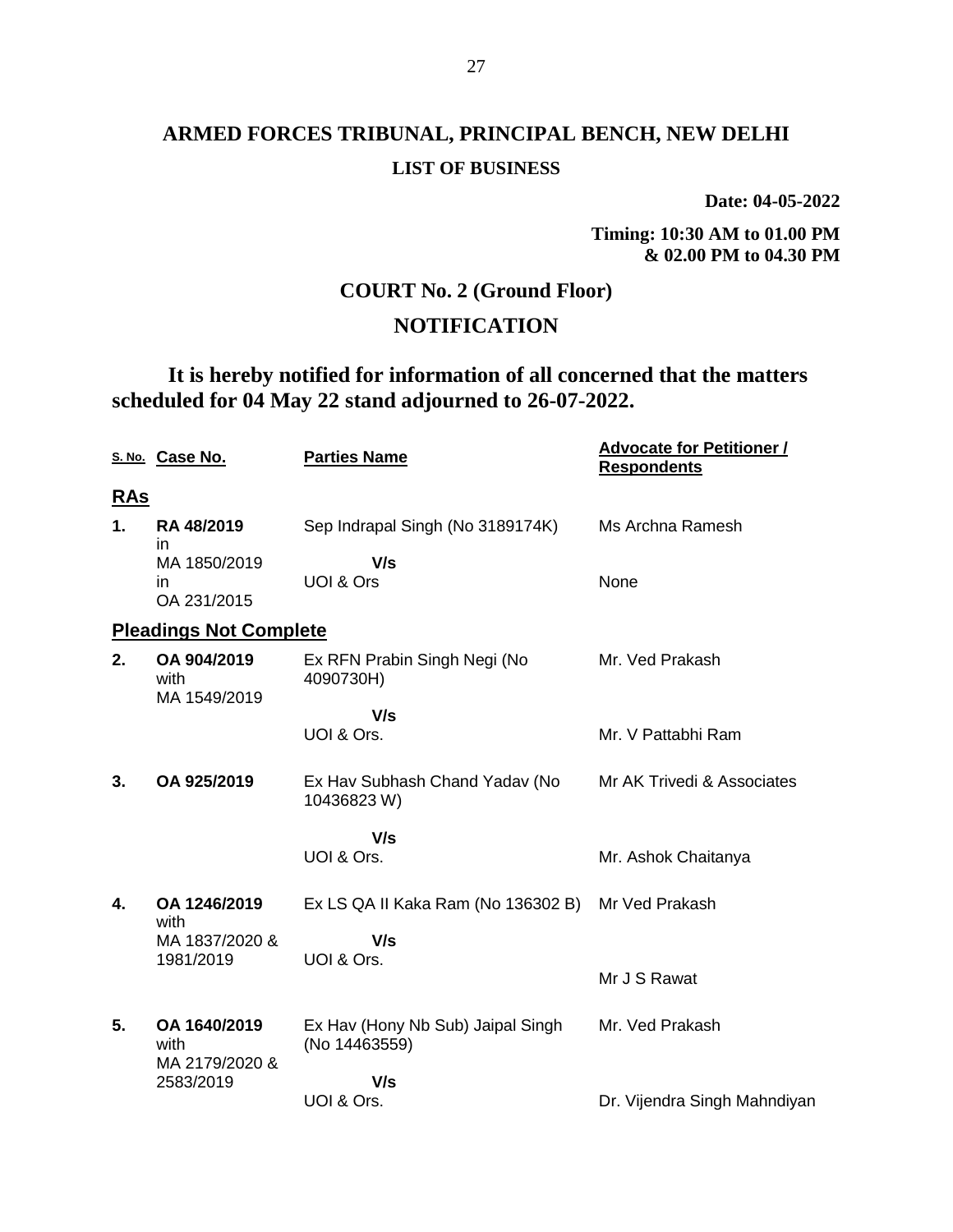**6. OA 1641/2019** with MA 2584/2019 No 6620953 Ex Sep Rajendra Singh  **V/s** UOI & Ors. Mr SM Dalal Mr Neeraj, Sr CGSC **7. OA 1892/2019** with MA 1998/2020 & 2752/2019 IC-30278W Maj Gen Dharam Veer Kalra (Retd.)  **V/s** UOI & Ors. Mr. Rajendra Kumar Ms. Jyotsna Kaushik **8. OA 390/2020** IC-55715W Lt Col Rajnish Dhar (Retd.) Mr. Indra Sen Singh/Abhishek  **V/s** UOI & Ors. Singh Mr. J S Rawat **9. OA 466/2020** with MA 582/2020 Smt. Lila Devi Wd/o NC(E) Late Gillu (822618-T)  **V/s** UOI & Ors. Mr. Virender Singh Kadian Mr. Harish V Shankar **10. OA 467/2020** Ex MWO (HFO) Jai Prakash Tripathi (638812-G)  **V/s** UOI & Ors. Mr. Aruni Poddar Mr. Y P Singh **11. OA 469/2020** Ex Hav (Hony Nb Sub) Shovir Singh (No 6648584 W)  **V/s** UOI & Ors. Mr Ashok Kumar & Sanjeev Kumar Mr. J S Rawat **12. OA 473/2020** with MA 590/2020 Ex JWO Mahendra Singh Kushwaha (No 662520 L)  **V/s** UOI & Ors. Mr Ved Prakash Mr. V Pattabhi Ram **13. OA 474/2020** with MA 591/2020 Ex Hav N Govinda Rajan (09510653-L) Mr. U S Maurya  **V/s** UOI & Ors. Mr. Rajesh Kumar Das **14. OA 475/2020** Ex Hav Ram Prakash Yadav (1571673-X)  **V/s** UOI & Ors. Mr. Virender Singh Kadian Mr. Neeraj, Sr CGSC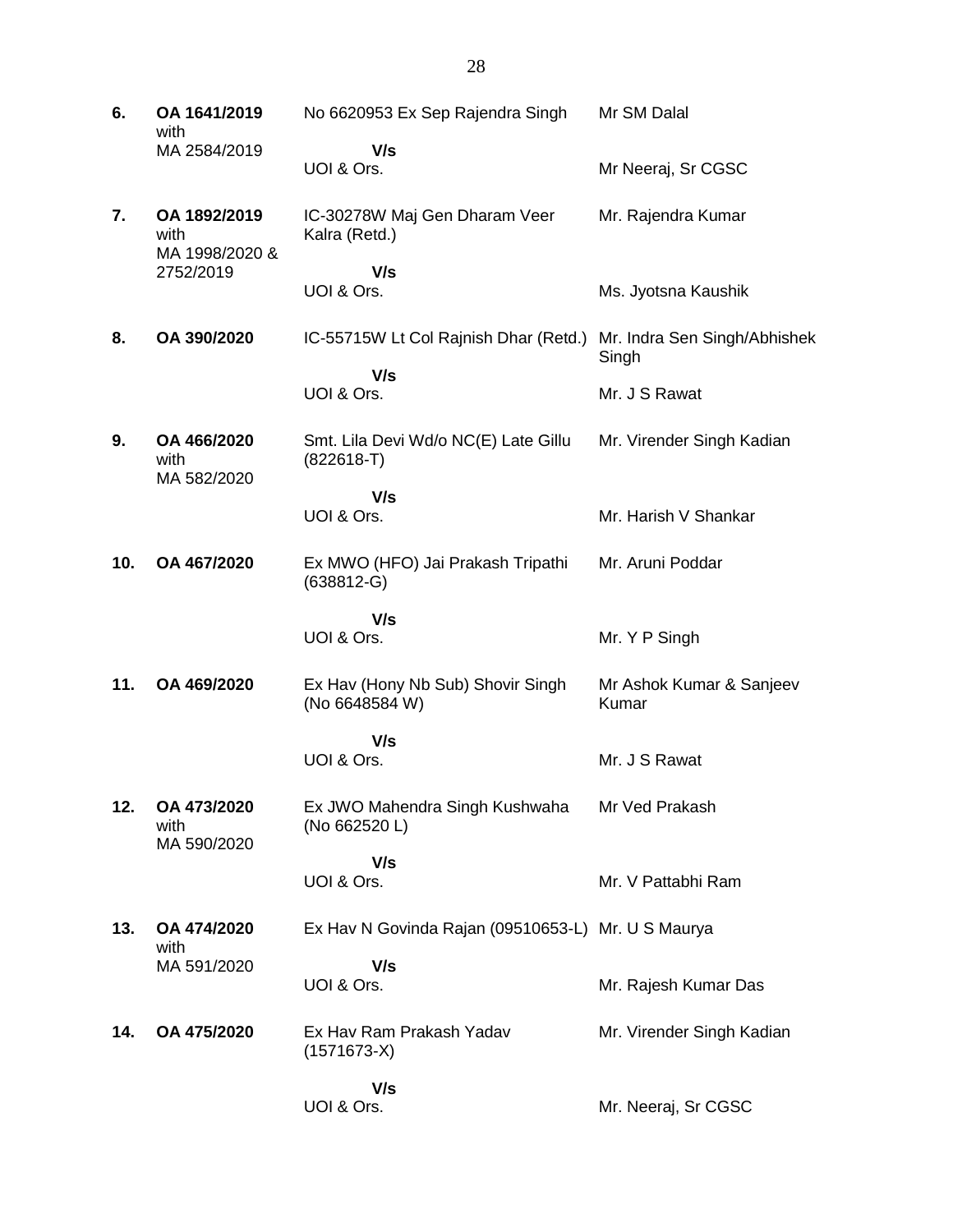| 15. | OA 479/2020<br>with<br>MA 272/2021 &<br>599/2020  | Ex Sgt Santosh Kumar Singh (No<br>742316 T)<br>V/s<br>UOI & Ors. | Mr Ved Prakash<br>Mr. Prabodh Kumar      |
|-----|---------------------------------------------------|------------------------------------------------------------------|------------------------------------------|
|     |                                                   |                                                                  |                                          |
| 16. | OA 484/2020<br>with<br>MA 605/2020 &              | IC-45752W Col (TS) Jai Singh Hada<br>(Retd.)                     | Mr. Manoj Kr Gupta                       |
|     | 728/2021                                          | V/s<br>UOI & Ors.                                                | Mr. Y P Singh                            |
| 17. | OA 961/2020<br>with<br>MA 1345/2021               | 15783549 Hav Kedar Kirankumar<br>Udhav (Retd)                    | Mr. Manoj Kumar Gupta                    |
|     |                                                   | V/s                                                              |                                          |
|     |                                                   | UOI & Ors.                                                       | Ms. Barkha Babbar                        |
| 18. | OA 968/2020<br>with<br>MA 1078/2020 &             | Ex HFL (MWO) Sudhir Prasad Yadav<br>(No 659493 S)<br>V/s         | Mr Durgesh Kumar Sharma                  |
|     | 496/2021                                          | UOI & Ors.                                                       | Dr Vijendra Singh Mahndiyan              |
| 19. | OA 1011/2020<br>with<br>MA 1320/2021              | Ex Rect Clk (IM) Ankit (No 15827127<br>A)<br>V/s                 | Mr. Ved Prakash                          |
|     |                                                   | UOI & Ors.                                                       | Ms. Barkha Babbar                        |
| 20. | OA 1044/2020<br>with                              | Lt Cdr Pradeep Kumar(Retd) (42246)                               | Mr Baljeet Singh & Ms Deepika<br>Sheoran |
|     | MA 1195/2020 &<br>2435/2021                       | V/s<br>UOI & Ors.                                                | Ms. Barkha Babbar                        |
| 21. | OA 1080/2020<br>with<br>MA 1240/2020 &            | Ex-LME (MACP PO) Jitendra Kumar<br>Singh (No 139965-B)           | Mr. Praveen Kumar                        |
|     | 1279/2021                                         | V/s<br>UOI & Ors.                                                | Ms. Barkha Babbar                        |
| 22. | OA 106/2021<br>with                               | IC 44624M Col Anurag Dutta (Retd)                                | Ms Pallavi Awasthi                       |
|     | MA 1596/2021                                      | V/s                                                              |                                          |
|     |                                                   | UOI & Ors.                                                       | Ms. Jyotsna Kaushik                      |
| 23. | OA 112/2021<br>with<br>MA 124/2021 &<br>1614/2021 | Hony Nb Sub Rohitashwa Kumar<br>(Retd) (No 3175350)              | Mr Manoj Kr Gupta                        |
|     |                                                   | V/s<br>UOI & Ors.                                                | Ms. J S Rawat                            |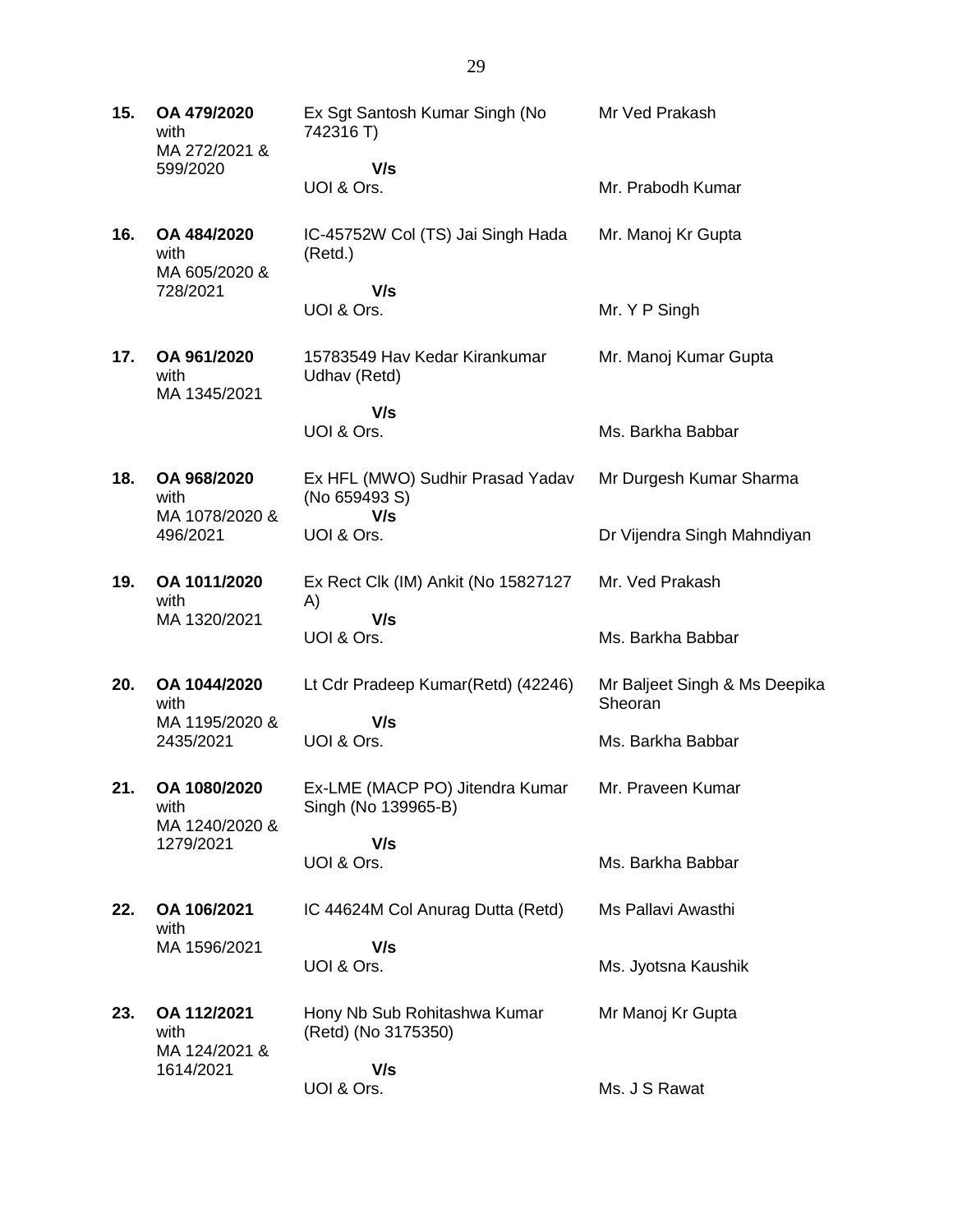**24. OA 459/2021** with MA 1680/2021 JC-450176P Ex Sub Turab Ali  **V/s** UOI & Ors. Mr J P Sharma & Associates Ms. Jyotsna Kaushik **25. OA 539/2021** with MA 1911/2021 & 593/2021 Smt Prema Gaurh W/o Late Ex Sep (Dvr) Ghananand (14529161)  **V/s** UOI & Ors. Mr Ved Prakash & Devendra Kumar Mr J S Rawat **26. OA 550/2021** with MA 1789/2021 & 608/2021 Hon Lt Narendra Singh (Retd) (JC 528988X)  **V/s** UOI & Ors. Mr. B P Vaishnav & Associates Mr Anil Kumar Gautam **27. OA 555/2021** with MA 1790/2021 & 617/2021 Ex WO S K Pawar (730369)  **V/s** UOI & Ors. Mr Vikas Kochar Mr Y P Singh **28. OA 567/2021** with MA 1274/2021 Ex Sgt ME Panmei (796765-R)  **V/s** UOI & Ors. Mr Vikas Kochar Dr Vijendra Singh Mahndiyan **29. OA 737/2021** Ex WO Rajkumar Singh (677174B)  **V/s** UOI & Ors. Mr Ved Prakash & Devendra Kumar Mr V Pattabhi Ram **30. OA 759/2021** Ex HFO Piyush Kumar (624163)  **V/s** UOI & Ors. Mr Baljeet Singh & Ms Deepika **Sheoran** Mr. V Pattabhi Ram **31. OA 940/2021** with MA 1498/2021 & 950/2021 Ex Sep Ippili Umasankar (No 15419746 L)  **V/s** UOI & Ors. Mr Ajit Kakkar & Associates Gp Capt Karan Singh Bhati, Sr CGSC **32. OA 985/2021** with MA 1861/2021 & 14906654M Ex Hav Ram Singh  **V/s** Mr Shakti Chand Jaidwal

Dr. Vijendra Singh Mahndiyan

967/2021

UOI & Ors.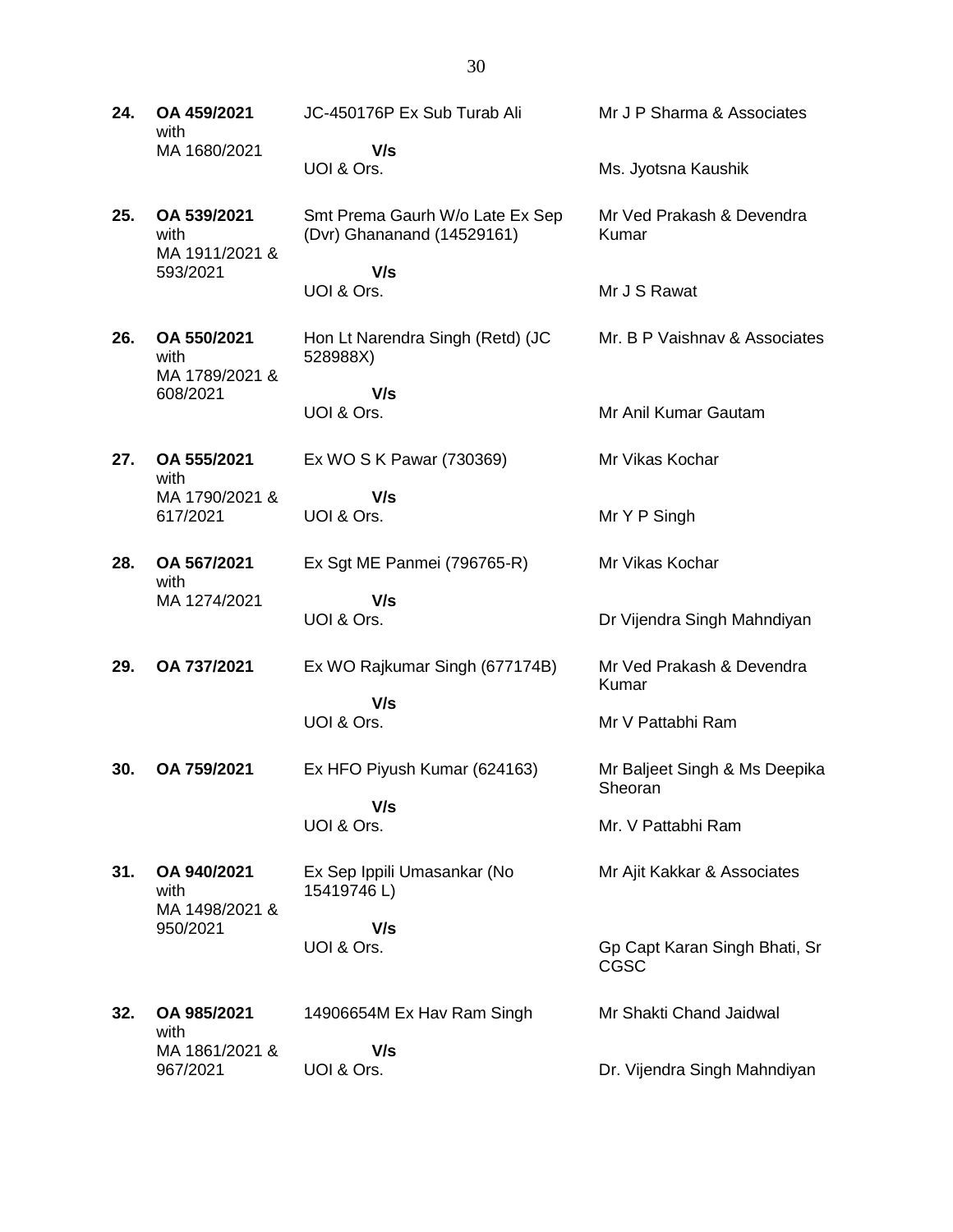| 33. | OA 1381/2021<br>with<br>MA 1202/2021 | No 295237 N Sgt Kamlendu Barma<br>Sarkar (Retd)           | Mr AK Choudhary                              |
|-----|--------------------------------------|-----------------------------------------------------------|----------------------------------------------|
|     |                                      | V/s                                                       |                                              |
|     |                                      | UOI & Ors.                                                | Mr. Anil Gautam                              |
| 34. | OA 1383/2021                         | Gp Capt AC Mishra (Retd) (No 17202<br>S)                  | Mr Ajeet Yadav                               |
|     |                                      | V/s                                                       |                                              |
|     |                                      | UOI & Ors.                                                | Gp Capt Karan Singh Bhati, Sr<br><b>CGSC</b> |
| 35. | OA 1384/2021<br>with<br>MA 1204/2021 | Smt Ipsa Ratha Wd/o Late Lt Col<br>Sanat Kabi (IC 56816W) | Mr Virender Singh Kadian                     |
|     |                                      | V/s                                                       |                                              |
|     |                                      | UOI & Ors.                                                | Gp Capt Karan Singh Bhati, Sr<br><b>CGSC</b> |
| 36. | OA 1385/2021                         | Ex ME-I Manoranjan Sahoo (212314<br>H)                    | Mr Ved Prakash & Mr Devendra<br>Kumar        |
|     |                                      | V/s                                                       |                                              |
|     |                                      | UOI & Ors.                                                | Mr. Niranjana Das                            |
| 37. | OA 1410/2021<br>with<br>MA 1222/2021 | Ex Sigmn Subod Bhadauria (No<br>15382867-M)               | Mr Ved Prakash & Devendra<br>Kumar           |
|     |                                      | V/s                                                       |                                              |
|     |                                      | UOI & Ors.                                                | Ms. Suman Chauhan                            |
| 38. | OA 1647/2021<br>with                 | Ex Sgt Bhola Nath (736297 N)                              | Ms Pallavi Awasthi                           |
|     | MA 1601/2021 &                       | V/s                                                       |                                              |
|     | 2847/2021                            | UOI & Ors.                                                | Mr Avdhesh Kumar Singh                       |
| 39. | OA 2127/2021<br>with                 | Ex Rect Hanumana Ram (2868386)                            | Mr Virender Singh Kadian                     |
|     | MA 2242/2021                         | V/s                                                       |                                              |
|     |                                      | UOI & Ors.                                                | Mr. Arvind Patel                             |
| 40. | OA 2191/2021<br>with                 | Ex Rect Vijay Kumar (15347040 X)                          | Mr Virender Singh Kadian                     |
|     | MA 2290/2021                         | V/s                                                       |                                              |
|     |                                      | UOI & Ors.                                                | Ms Jyotsna Kaushik                           |
| 41. | OA 2240/2021<br>with                 | Ex MWO Gautam Kumar Das (655648- Mr Praveen Kumar<br>H)   |                                              |
|     | MA 2337/2021                         | V/s                                                       |                                              |
|     |                                      | UOI & Ors.                                                | Mr Niranjana Das                             |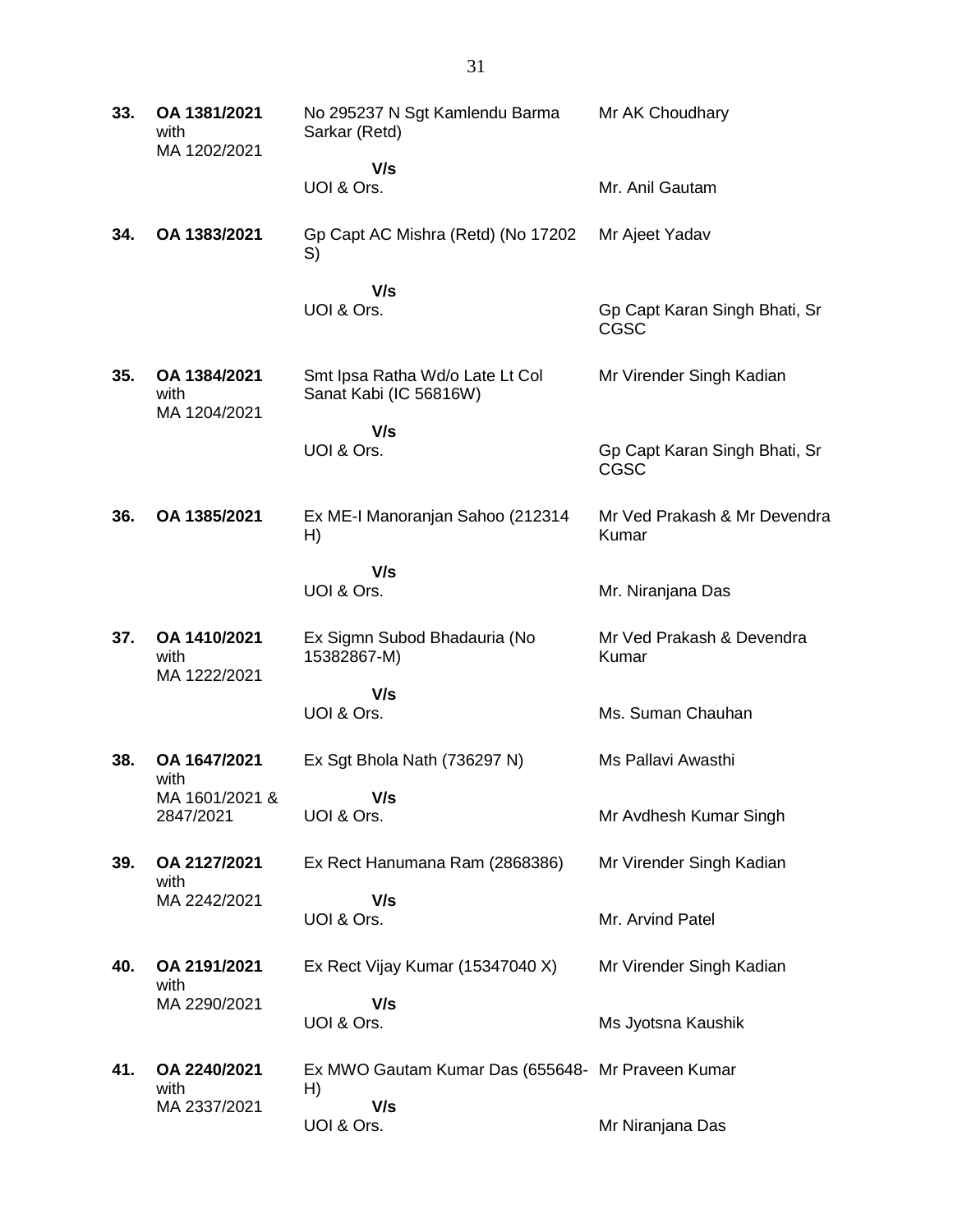| 42. | OA 2268/2021<br>with<br>MA 2377/2021 | Smt Gita Devi Wd/o Late L/Nk Suresh<br>Kumar (14801336 K) | Mr Ramniwas Bansal & Mr Raj<br>Kumar                    |
|-----|--------------------------------------|-----------------------------------------------------------|---------------------------------------------------------|
|     |                                      | V/s                                                       |                                                         |
|     |                                      | UOI & Ors.                                                | Ms Jyotsna Kaushik                                      |
| 43. | OA 2269/2021                         | Col (TS) Rajesh VP (IC-51437W)<br>(Retd)                  | Mr Mohan Kumar & Associates                             |
|     |                                      | V/s<br>UOI & Ors.                                         | Mr Rajeev Kumar                                         |
|     | <b>Pleadings Complete</b>            |                                                           |                                                         |
| 44. | OA 131/2015<br>with                  | Ex Sigmn Bhagwan Saraswat                                 | Rashmi Singh & Rohit Pratap &<br>Associates             |
|     | MA 152/2015                          | V/s                                                       |                                                         |
|     |                                      | UOI & Ors.                                                | Mr SD Windlesh                                          |
| 45. | OA 723/2015                          | <b>RSM Vinod Kumar</b>                                    | Mr. Som Dutta Sharma, Gaurav<br>Bharadwaj and N S Yadav |
|     |                                      | V/s<br>UOI & Ors.                                         | Mr YP Singh                                             |
| 46. | OA 1010/2015                         | Ex MWO Ayodhya Mishra                                     | Mr. V S Kadian                                          |
|     |                                      | V/s                                                       |                                                         |
|     |                                      | UOI & Ors.                                                | Dr. Vijendra Singh Mahndiyan                            |
| 47. | OA 1361/2016<br>with                 | Ex JWO Harvinder Singh                                    | Mr. Praveen Kumar                                       |
|     | MA 1024/2016                         | V/s<br>UOI & Ors.                                         | Mr YP Singh                                             |
| 48. | OA 1420/2016                         | Lt Col Girish Prasad Sinha (Retd)                         | Mr. S S Pandey                                          |
|     |                                      | V/s<br>UOI & Ors.                                         | Mr VS Tomar                                             |
|     |                                      |                                                           |                                                         |
| 49. | OA 1533/2016                         | Ex Rfn Kameshwar Giri                                     | Mr Naresh Ghai                                          |
|     |                                      | V/s<br>UOI & Ors.                                         | Mr VS Tomar for R 1-2, Ms Anjali<br>Vohra for R-3       |
| 50. | OA 982/2017                          | Wg Cdr Vivek Singh                                        | Mr. Ajit Kakkar                                         |
|     |                                      | V/s                                                       |                                                         |
|     |                                      | UOI & Ors.                                                | Mr. V Pattabhi Ram                                      |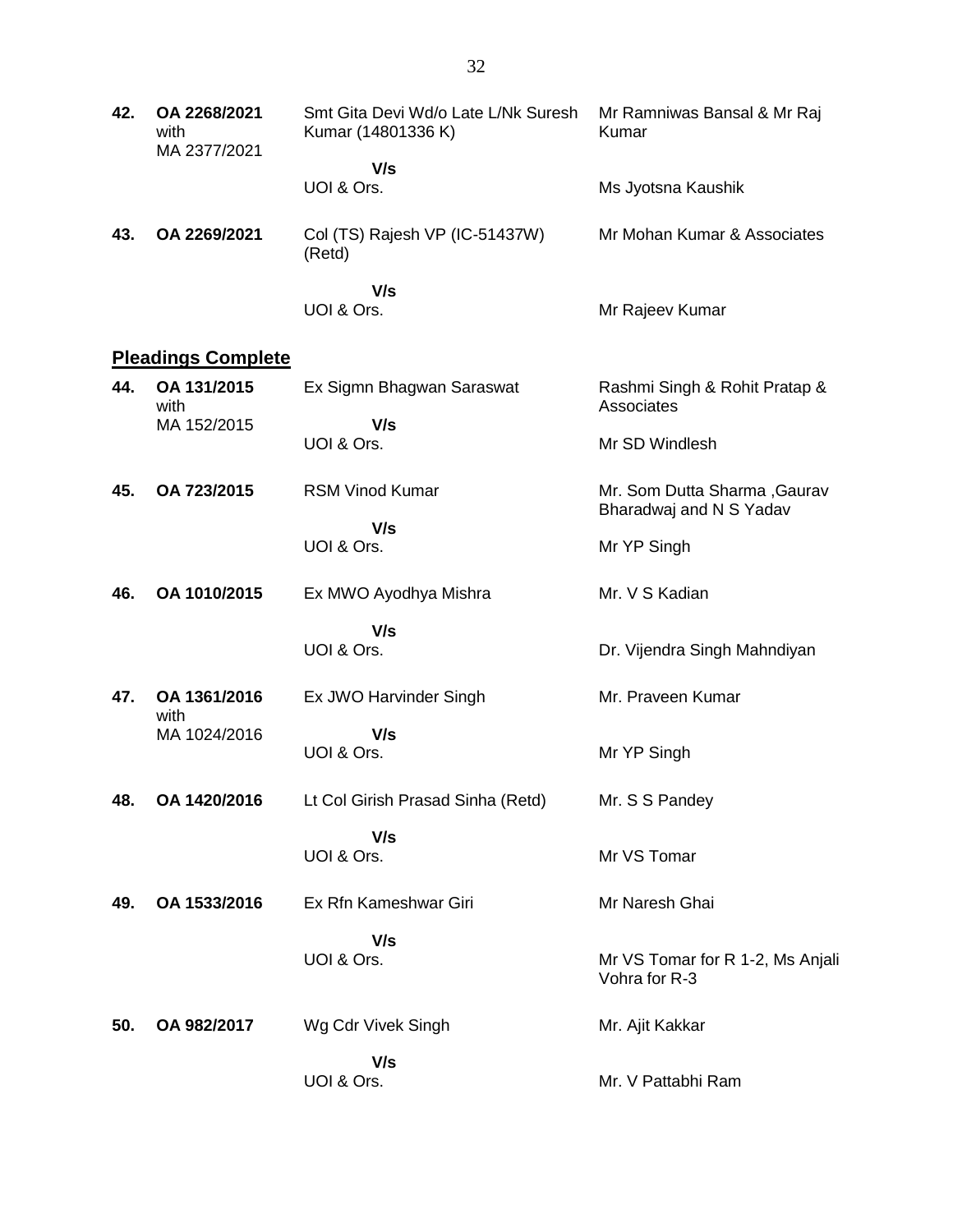| 51. | OA 1399/2018                        | Swapnil Kumar Pandey S/o Late Sunil Mr. Ajit Kakkar<br>Kumar Pandey (No 687489G) |                                                                          |
|-----|-------------------------------------|----------------------------------------------------------------------------------|--------------------------------------------------------------------------|
|     |                                     | V/s<br>UOI & Ors.                                                                | Mr. J S Yadav                                                            |
| 52. | OA 1844/2018                        | Ex Hony Nb Sub Banwari Lal (No<br>1282652)                                       | Mr. AK Trivedi & Associates                                              |
|     |                                     | V/s<br>UOI & Ors.                                                                | Mr J S Yadav for R 1-3 & Dr.<br>Vijendra Singh Mahndiyan for<br>PCDA (P) |
| 53. | OA 2025/2018                        | SL-3179K Lt Col Chater Singh (Retd.)                                             | Mr. Virender Singh Kadian                                                |
|     |                                     | V/s<br>UOI & Ors.                                                                | Mr. S D Windlesh                                                         |
| 54. | OA 85/2019                          | IC-56055W Col Rajeshwar Singh<br>Bazad (Retd)                                    | Anil Srivastava (Retd) &<br>Associaton                                   |
|     |                                     | V/s<br>UOI & Ors.                                                                | Mr. Neeraj, Sr. CGSC                                                     |
| 55. | OA 128/2019<br>with                 | EX EAR3 Shivaji Pula (No 181275R)                                                | Mr. Ved Prakash                                                          |
|     | MA 536/2019                         | V/s<br>UOI & Ors.                                                                | Mr. Arvind Patel                                                         |
| 56. | OA 332/2019                         | No. 18103-B Gp Capt Sanjay Kumar<br>Nihalani (Retd.)                             | Mr. O S Punia                                                            |
|     |                                     | V/s<br>UOI & Ors.                                                                | Mr Niranjan Das                                                          |
| 57. | OA 350/2019<br>with<br>MA 895/2019  | Ex Hav Krishan Kumar Gupta (No<br>1461912Y)                                      | Mr Virender Singh Kadian                                                 |
|     |                                     | V/s<br>UOI & Ors.                                                                | Ms Suman Chauhan                                                         |
| 58. | OA 502/2019<br>with<br>MA 1077/2019 | Ex AC (U/T) Sohit Kumar (No 8933883 Ms Archana Ramesh<br>F)                      |                                                                          |
|     |                                     | V/s<br>UOI & Ors.                                                                | Mr. A K Gautam                                                           |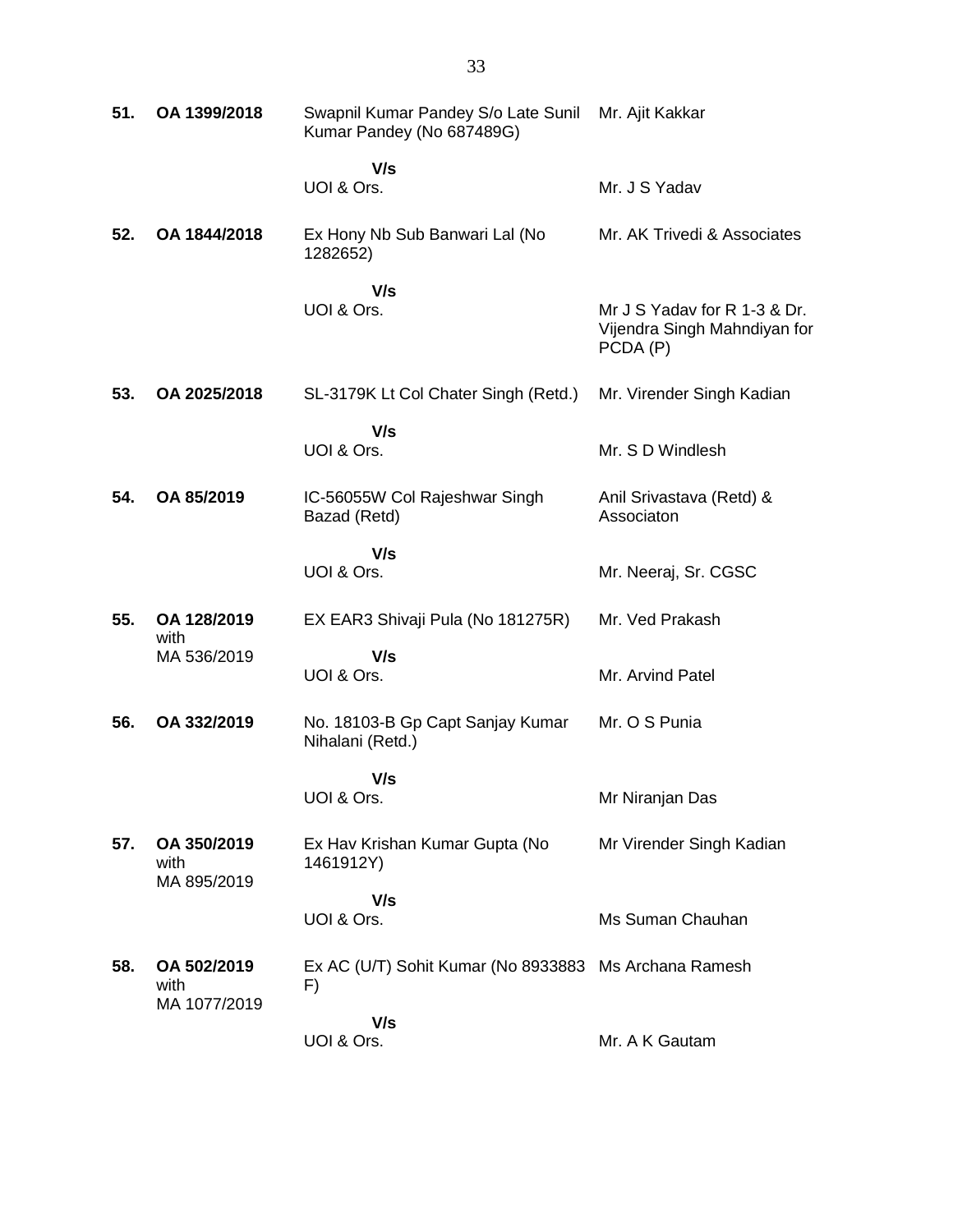| 59. | OA 785/2019<br>with<br>MA 1385/2019  | Smt. Mani Govil W/O Late IC-39320L<br><b>Brig Alok Govil</b>                                                  | Mr. Anil Srivastava & Associates |
|-----|--------------------------------------|---------------------------------------------------------------------------------------------------------------|----------------------------------|
|     |                                      | V/s<br>UOI & Ors.                                                                                             | Mr Prabodh Kumar                 |
| 60. | OA 893/2019                          | No 7117947F Hony NB SUB Jokhoo<br>Yadav (Retd)                                                                | Mr. SS Pandey & Associates       |
|     |                                      | V/s<br>UOI & Ors.                                                                                             | Mr. D K Sabat                    |
| 61. | OA 2020/2019                         | Ex CH Mech (AL) Gopal Krishna Vaish Mr Ved Prakash<br>(No 124584Y)                                            |                                  |
|     |                                      | V/s<br>UOI & Ors.                                                                                             | Ms. Suman Chauhan                |
| 62. | OA 2089/2019                         | No. 4187885-F Ex Rect Sunder Singh                                                                            | Mr. S M Dalal                    |
|     | with<br>MA 2992/2019                 | V/s<br>UOI & Ors.                                                                                             | Mr. Anil Kumar Gautam            |
| 63. | OA 40/2020                           | Ex NC(E) Ratan Lal Das (No 819247<br>B)                                                                       | Mr Pushpendra Kumar Dhaka        |
|     |                                      | V/s<br>UOI & Ors.                                                                                             | Mr. Rajeev Kumar                 |
| 64. | OA 47/2020                           | Ex MWO Ravi Kant Gupta (No 667922 Mr Ved Prakash<br>K)                                                        |                                  |
|     |                                      | V/s<br>UOI & Ors.                                                                                             | Ms. Suman Chauhan                |
| 65. | OA 280/2020<br>with<br>MA 362/2020   | Smt Dharmista Ben Widow of Late Sep Mr US Maurya<br>(ACP 1) Patel Bhavesh Kumar Keshav<br>Lal (No 14819628 P) |                                  |
|     |                                      | V/s<br>UOI & Ors.                                                                                             | Mr. Satya Ranjan Swain           |
| 66. | OA 472/2020                          | Ex Spr Munoori Ramulu (1352900)                                                                               | Mr. Ajit Kakkar                  |
|     | with<br>MA 589/2020                  | V/s<br>UOI & Ors.                                                                                             | Mr. Rajeev Kumar                 |
| 67. | OA 1071/2020<br>with<br>MA 1223/2020 | POELA Suvajit Majumdar (No 126738) Mr Manoj Kr Gupta<br>(Retd)                                                |                                  |
|     |                                      | V/s<br>UOI & Ors.                                                                                             | Mr. K K Tyagi                    |